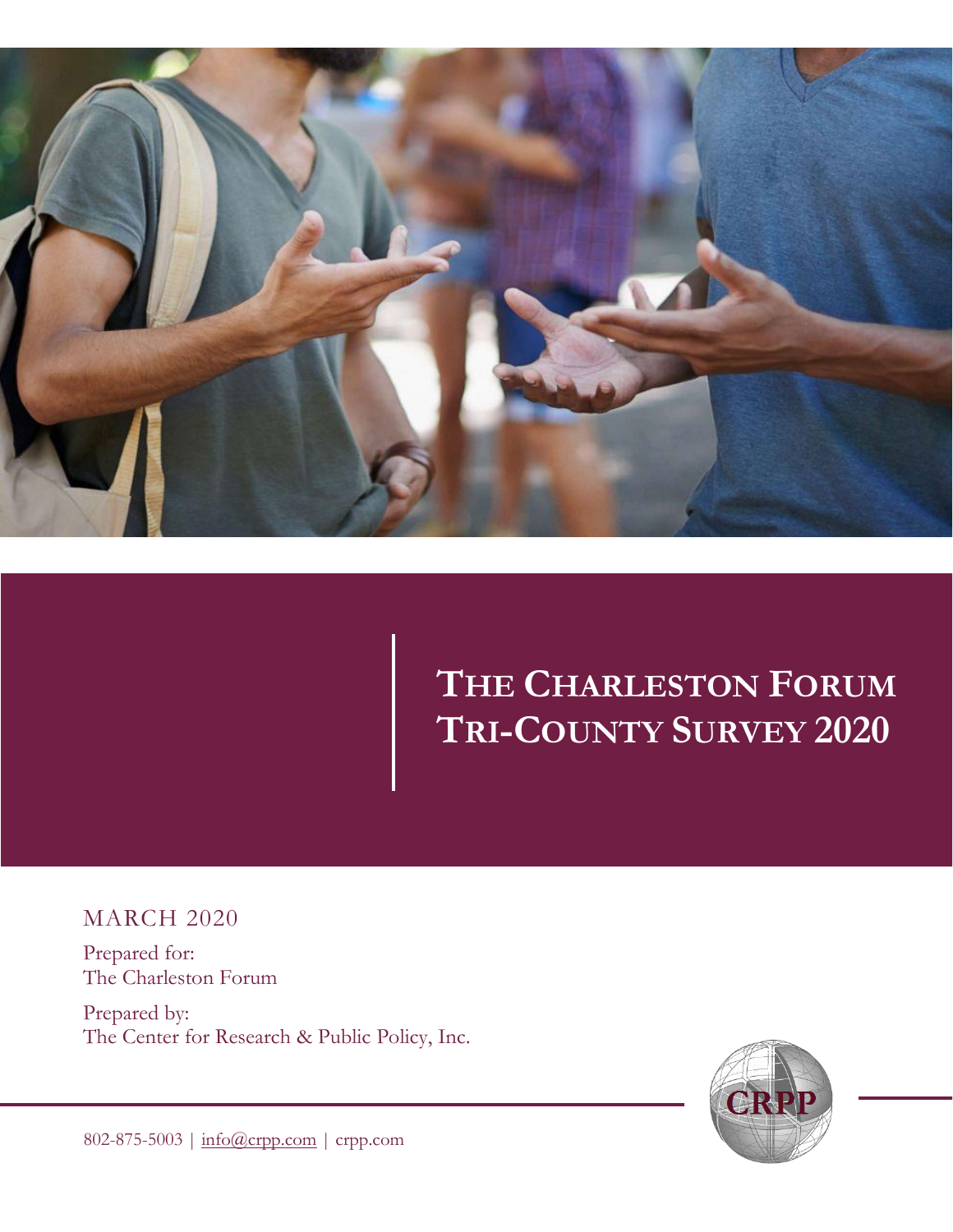All the analyses, findings and recommendations contained within this report are the exclusive property of The Charleston Forum.

As required by the Code of Ethics of the National Council on Public Polls and the United States Privacy Act of 1974, The Center for Research and Public Policy maintains the anonymity of respondents to surveys the firm conducts. No information will be released that might, in any way, reveal the identity of the respondent.

Moreover, no information regarding these findings will be released without the written consent of an authorized representative of The Charleston Forum.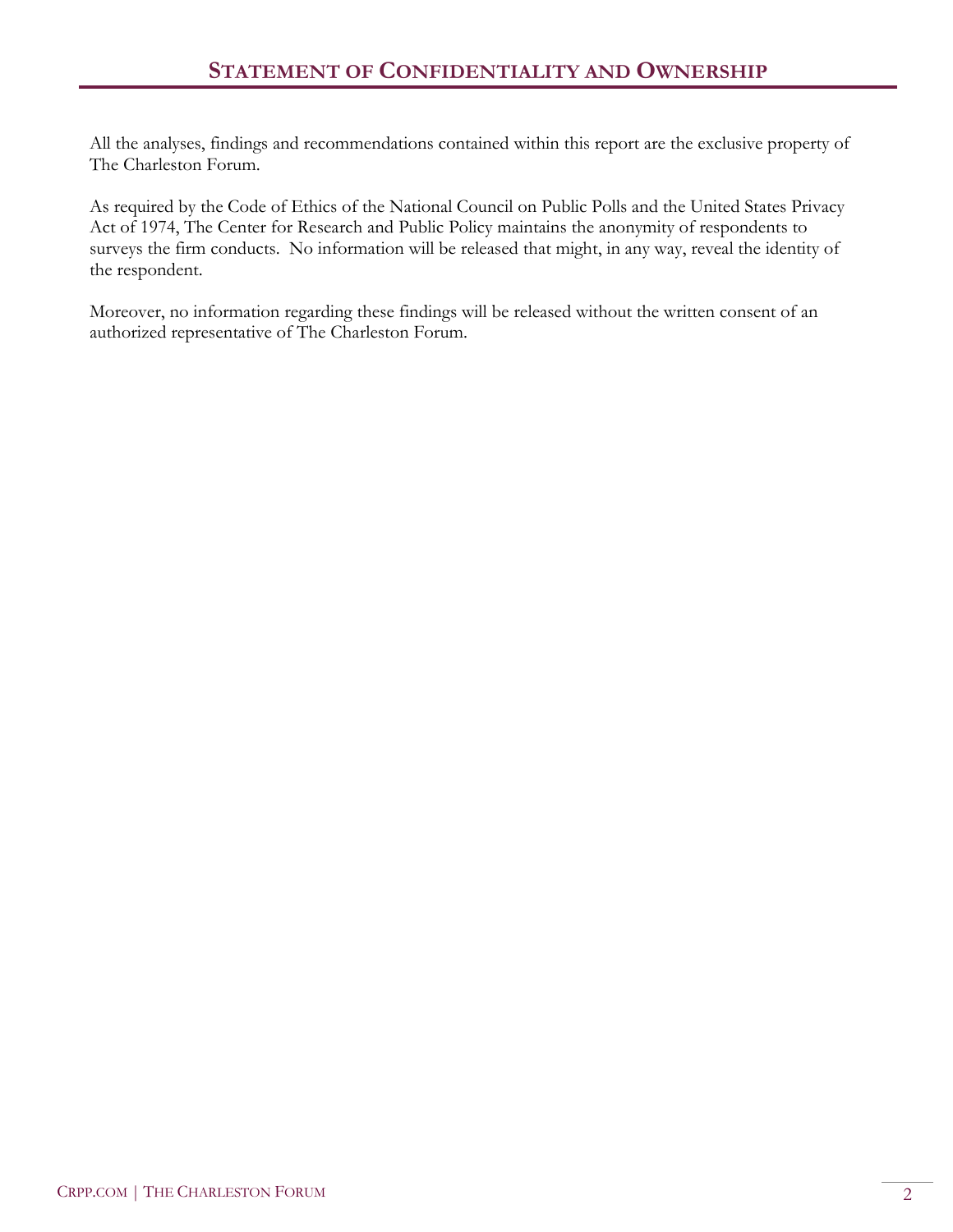

**Page 4**



**Page 5** 





**Page 6** 

## **Summary of Findings**

| Quality of Life & Standard of Living       | Page 11 |
|--------------------------------------------|---------|
| Policing                                   | Page 13 |
| Criminal Justice                           | Page 14 |
| Engagement / Dialogue                      | Page 15 |
| Economic Opportunities/ Job Discrimination | Page 18 |
| Housing                                    | Page 19 |
| Education / Schools                        | Page 20 |
| Symbols / Clubs                            | Page 23 |
| Demographics                               | Page 24 |



**Page 27** Survey Instrument Crosstabulations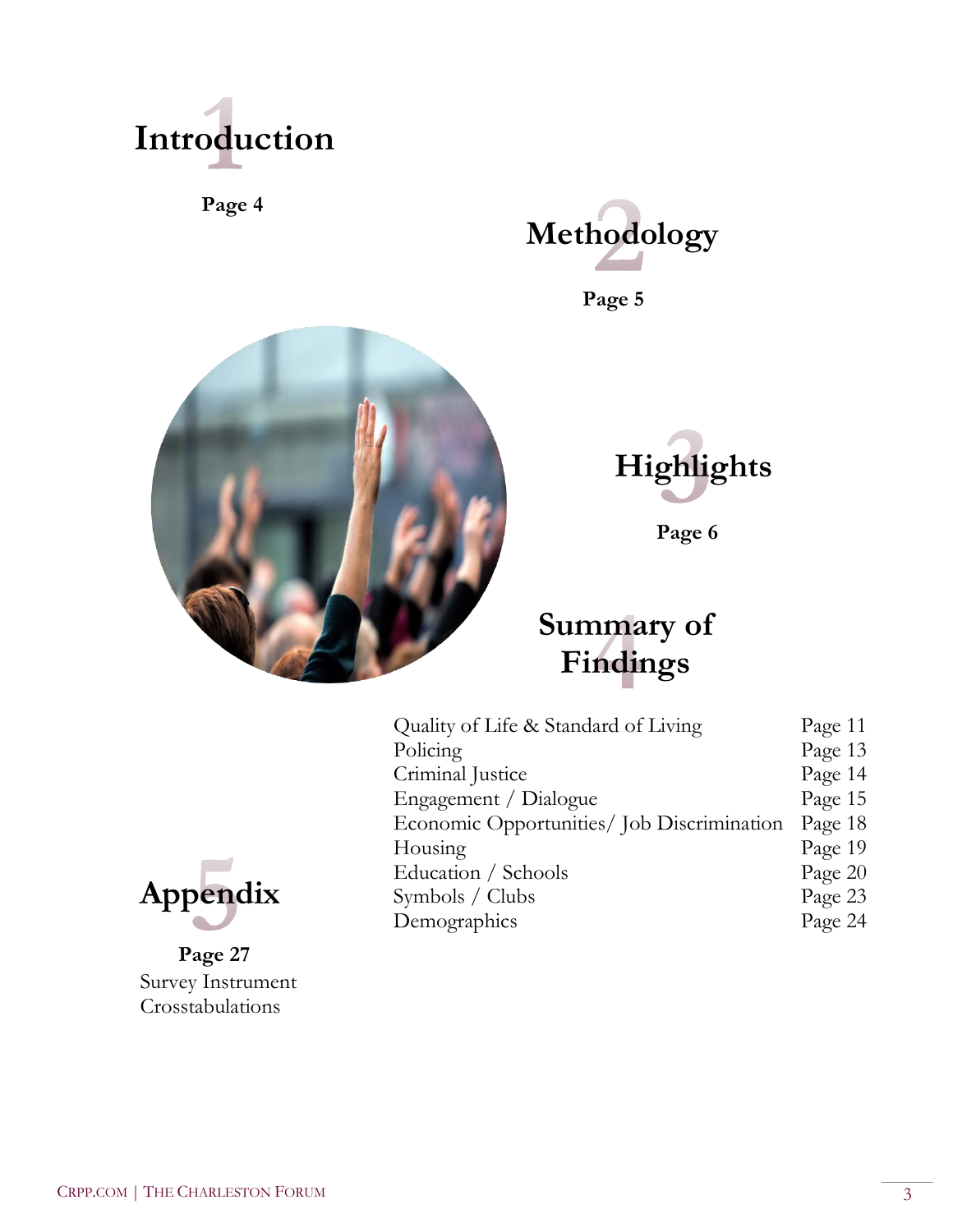

The Center for Research & Public Policy (CRPP) is pleased to present the results to a residential survey on behalf of The Charleston Forum. The survey was conducted to collect resident input on race relations across topics including policing, the judicial process, education, housing, business and willingness to engage in community discussions on race relations.

The research study included 705 completed online surveys among residents in three South Carolina Counties – Charleston, Dorchester, and Berkeley.

The online survey ( $N=705$ ) was conducted March  $12 - 25$ , 2020.

The survey included the following areas for investigation:

- $\triangleright$  Quality of life and standard of living
- ➢ Views on policing and law enforcement
- ➢ Impressions of the criminal justice system
- ➢ Willingness to engage in community efforts / discussions on race relations
- ➢ Opinions on economic opportunities across different races
- $\triangleright$  Views on job discrimination
- ➢ Views on housing affordability and access
- $\triangleright$  Impressions of education equity in public schools
- ➢ Current views on controversial symbols such as the confederate flag and statues
- ➢ Demographics

Section II of this report discusses the Methodology used in the study, while Section III includes Highlights derived from an analysis of the quantitative research. Section IV is a Summary of Findings from the survey.

Section V is an Appendix to the report containing the crosstabulations and the survey instrument employed.

Crosstabulations display key, core questions by a number of demographic subgroups for further analysis of these results.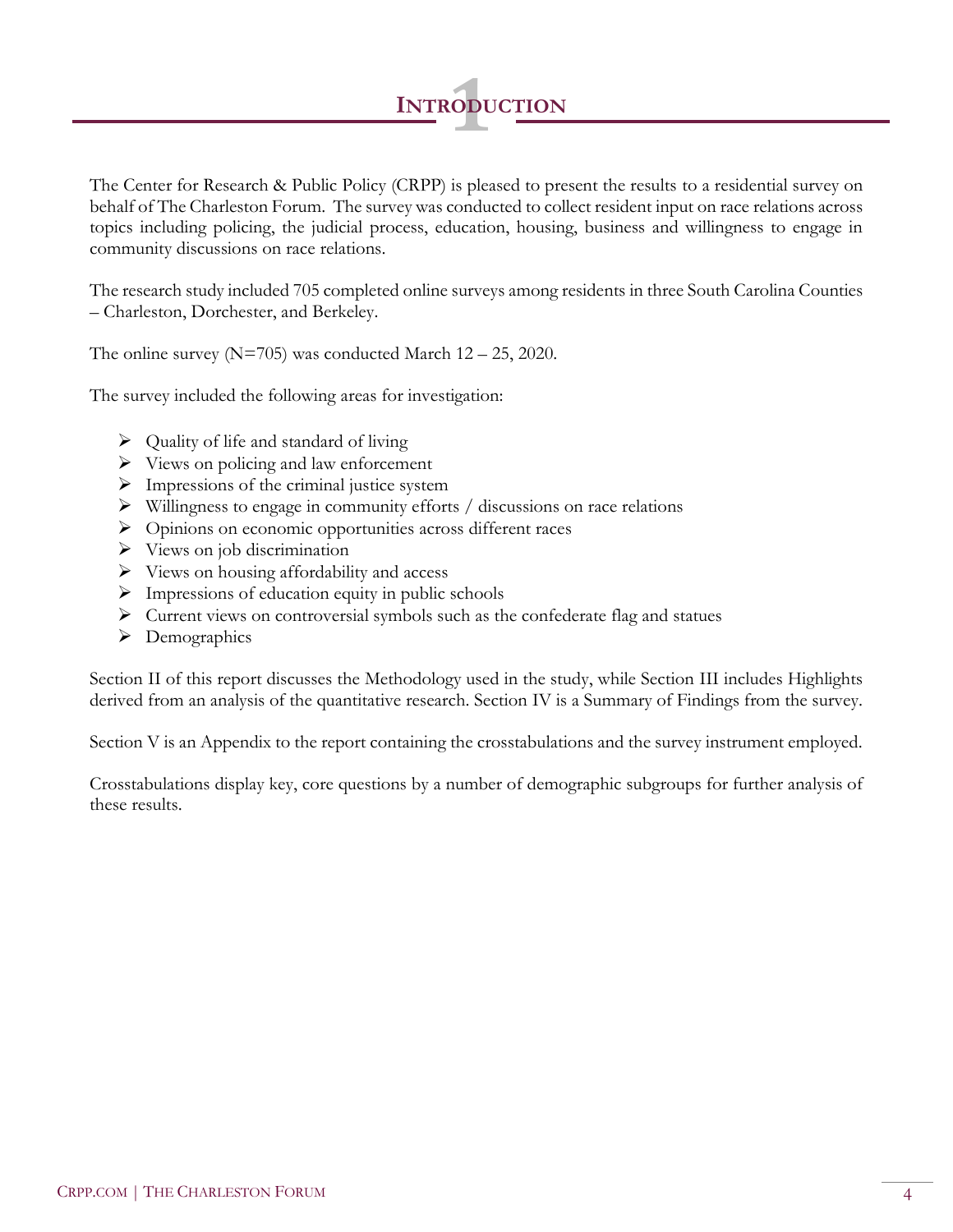# **<sup>M</sup>ETHODOLOGY** 2

Using a quantitative research design, an online survey was completed among 705 residents living within Charleston, Dorchester and Berkeley Counties in South Carolina.

Survey design input was provided during a project initiation meeting and subsequent sessions with CRPP which included The Charleston Forum leadership.

Survey design is a careful, deliberative process to ensure fair, objective and balanced surveys. Staff members, with years of survey design experience, edit out any bias. Further, all scales used by CRPP (either numeric, such as one through ten, or wording such as strongly agree, somewhat agree, somewhat disagree, or strongly disagree) are balanced evenly. Additionally, placement of questions is carefully accomplished so that order has minimal impact.

Readers of this report should note that any survey is analogous to a snapshot in time and results are only reflective of the time period in which the survey was undertaken. Should concerted public relations or information campaigns be undertaken during or shortly after the fielding of the survey, the results contained herein may be expected to change and should be, therefore, carefully interpreted and extrapolated.

Furthermore, it is important to note that all surveys contain some component of "sampling error". Error that is attributable to systematic bias has been significantly reduced by utilizing strict random probability procedures. This sample was strictly random in that selection of each potential respondent was an independent event based on known probabilities.

Each qualified online panel member within the three counties had an equal chance for participating in the study. Statistical random error, however, can never be eliminated but may be significantly reduced by increasing sample size.

CRPP programmed the online survey instrument. This was followed by a pre-test and soft launch prior to full and random broadcast of the survey to qualified panel members.

Statistically, a sample of 705 completed surveys has an associated margin for error of  $+/- 3.69\%$  at a 95% confidence level.

Results throughout this report are presented for composite data – all 705 cases.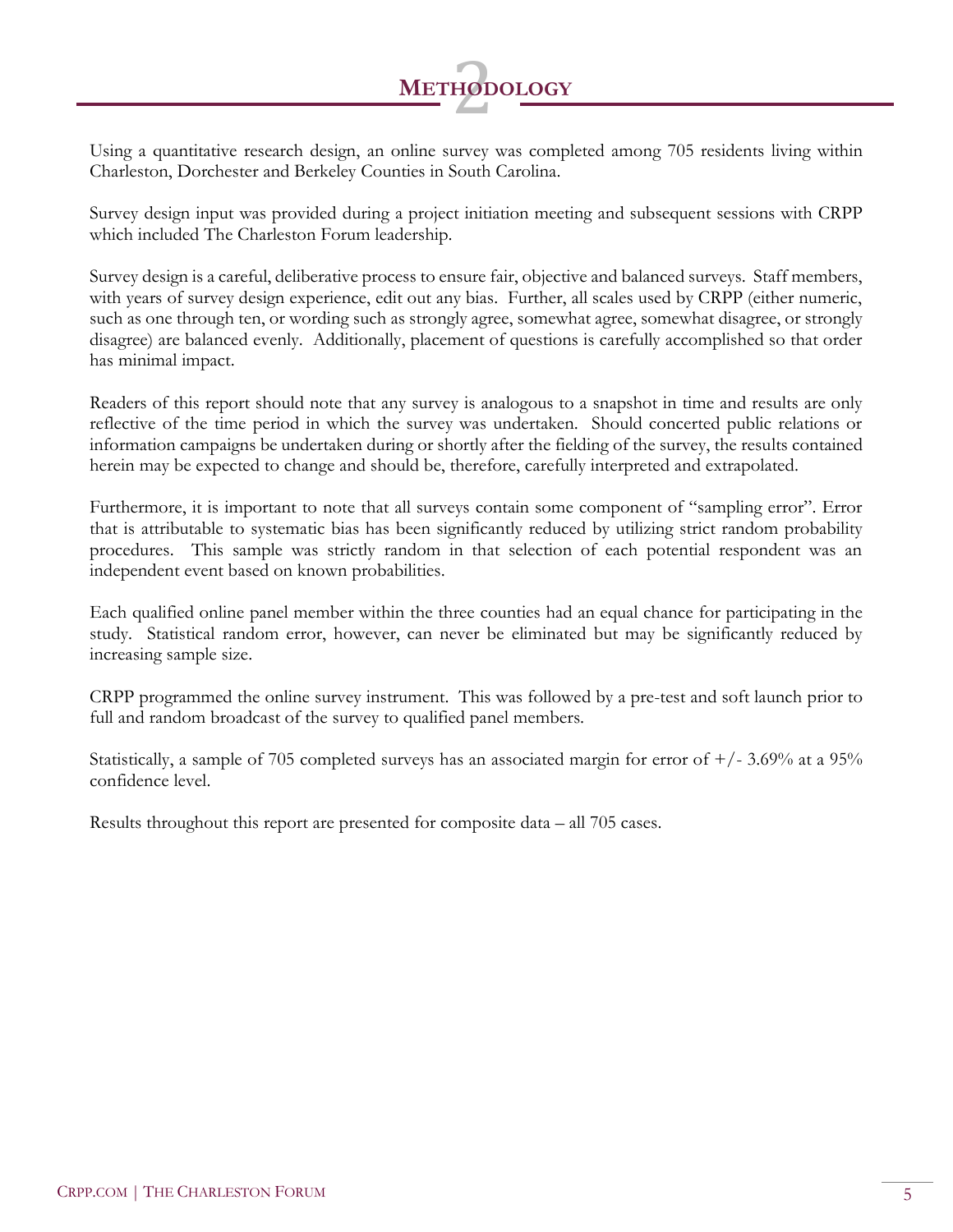

## **ON QUALITY OF LIFE & STANDARD OF LIVING**

**Impressively, 89.8% of all residents surveyed reported a very good (28.5%) or good (61.3%) quality of life living in the Charleston, Dorchester and Berkeley Counties, South Carolina. White survey respondents (92.1%), as well as black respondents (86.1%), reported positive quality of life ratings.**

**Overall, just over two-thirds, 68.2%, suggested that race relations over the past ten years has either improved (23.7%) or is the same but good (44.5%). Another 25.6% suggested race relations had either remained the same and poor (17.9%) or declined (7.7%). Among white and black respondents, those offering "improved or the same and good" was 72.0% and 56.6%, respectively.**

#### **ON POLICING**

**Majorities agreed (strongly or somewhat) with a number of statements regarding policing:**

- ➢ **Officers should treat everyone, regardless of race, fairly and evenly – 95.5% agreeing**
- ➢ **Police departments need to develop programs to build trust in black communities – 82.7% agreeing**
- ➢ **Police departments must stop racial profiling even if effective – 81.7% agreeing**
- ➢ **The sentencing of white police officer Michael Slager was resolved to satisfaction – 53.2% agreeing**

**Fewer than one-half of all respondents agreed (strongly or somewhat) with other statements:**

- ➢ **Most officers racially profile when deciding to stop motorists – 48.8% agreeing**
- ➢ **Officers in the tri-county area treat everyone fairly and evenly – 44.3% agreeing**
- ➢ **I have, or I know someone who has, experienced abuse by police officers – 40.6% agreeing**

**Significant differences in agreement exist between white and black respondents on three statements:**

- ➢ **Most officers racially profile when deciding to stop motorists – whites (40.6%) and blacks (73.5%)**
- ➢ **Officers in the tri-county area treat everyone fairly and evenly – whites (46.5%) and blacks (32.5%)**
- ➢ **I have, or I know someone who has, experienced abuse by police officers – whites (33.1%) and blacks (57.8%)**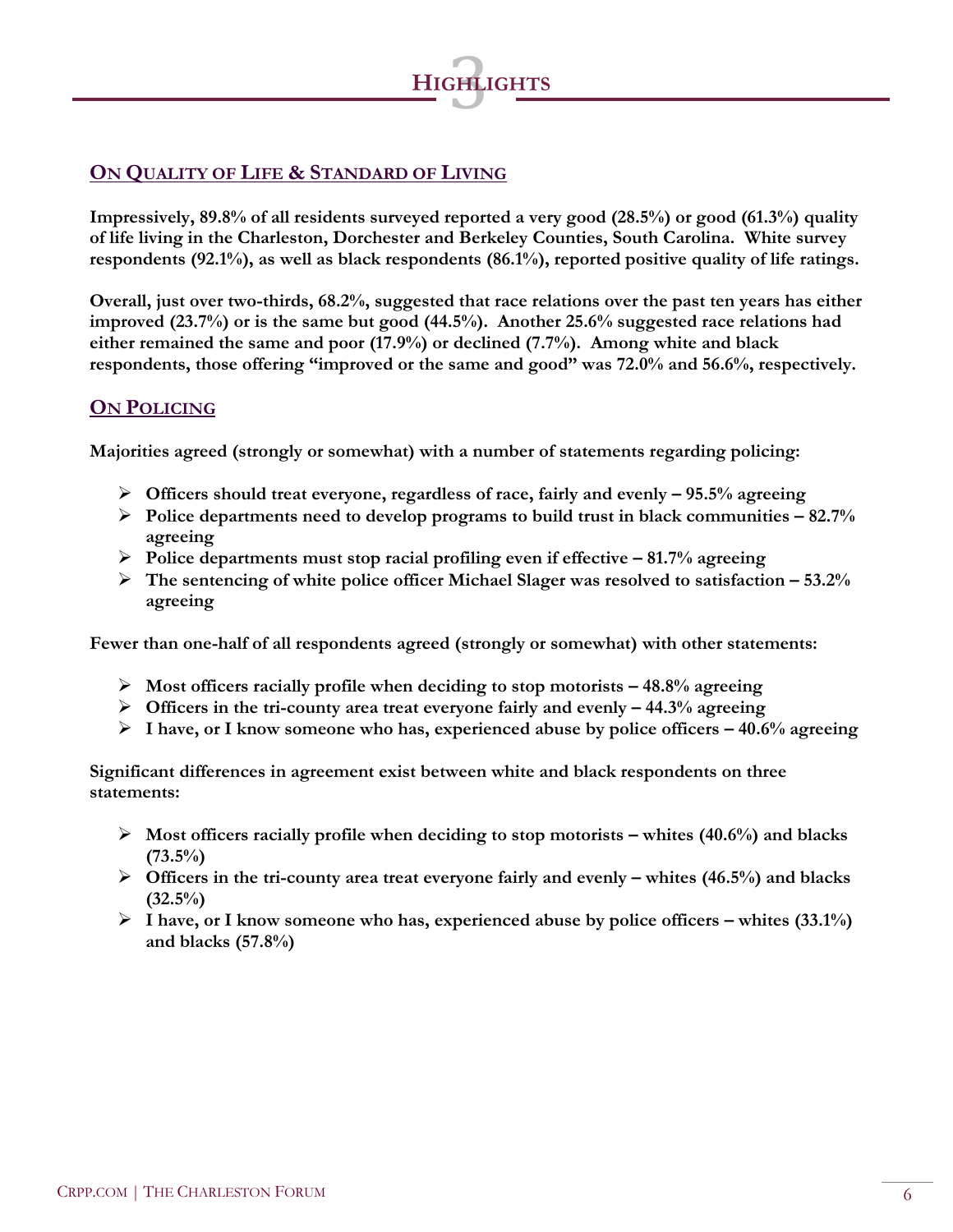#### **ON CRIMINAL JUSTICE**

**Overall, just over one-half of all respondents (55.9%) suggested they have strong trust in police officers while 24.1% noted they have little or no trust in police officers. Trust was nearly twice as strong among whites (62.8%) than blacks (36.7%).**

**While 38.2% of all survey respondents suggested they had strong trust in the judicial system, another 32.1% held little or no trust. Trust in the judicial system was nearly twice as strong among whites (42.5%) than blacks (24.7%).** 

**On trust in juries to apply the law evenly regardless of race or ethnicity, 38.2% offered strong trust. Among whites and blacks, trust was recorded at 42.3% and 25.3%, respectively.**

**A large majority, 95.9%, agreed (strongly or somewhat) that the criminal justice system should treat everyone, regardless of race, fairly and evenly. Among whites and blacks agreement was similarly strong at 97.0% and 93.4%, respectively.**

**Over two-thirds (67.5%) agreed (strongly or somewhat) that because fines, fees, bail amounts and time away from work impact minority families disproportionately, these factors should be considered by the courts. Somewhat more blacks (76.5%) than whites (64.5%) agreed.**

### **ON ENGAGEMENT / DIALOGUE**

**There exists an impressive willingness to engage in constructive dialogue on improving racial relations and building bridges with other races.**

**A large majority, 84.5%, suggested they would be very or somewhat willing to join others in building bridges to improve racial relations in the tri-county area.**

**Nearly three-quarters, 70.1%, agreed that the tragic massacre at the Mother Emanuel A.M.E. Church has helped bring our communities together. Similarly, white and black respondents agreed at 72.2% and 68.1%, respectively.**

**On a composite basis, 79.6% of all respondents noted agreement that the majority of Americans, regardless of race, are interested in having race relations improve. Significantly more white respondents agreed than black respondents at 82.7% and 68.7%, respectively.**

**Nearly two-thirds of all respondents, 62.8%, were willing to volunteer or donate to local not-forprofits dedicated to helping minorities and low-income families close gaps in education, economics and health care. Whites and blacks were similarly willing at 60.8% and 66.9%, respectively.** 

**Hard awareness for The Charleston Forum was 4.5% (very aware). The cumulative total for very and somewhat aware was 18.5%. Awareness (very and somewhat) was stronger among black survey respondents (28.3%) than white respondents (17.8%).**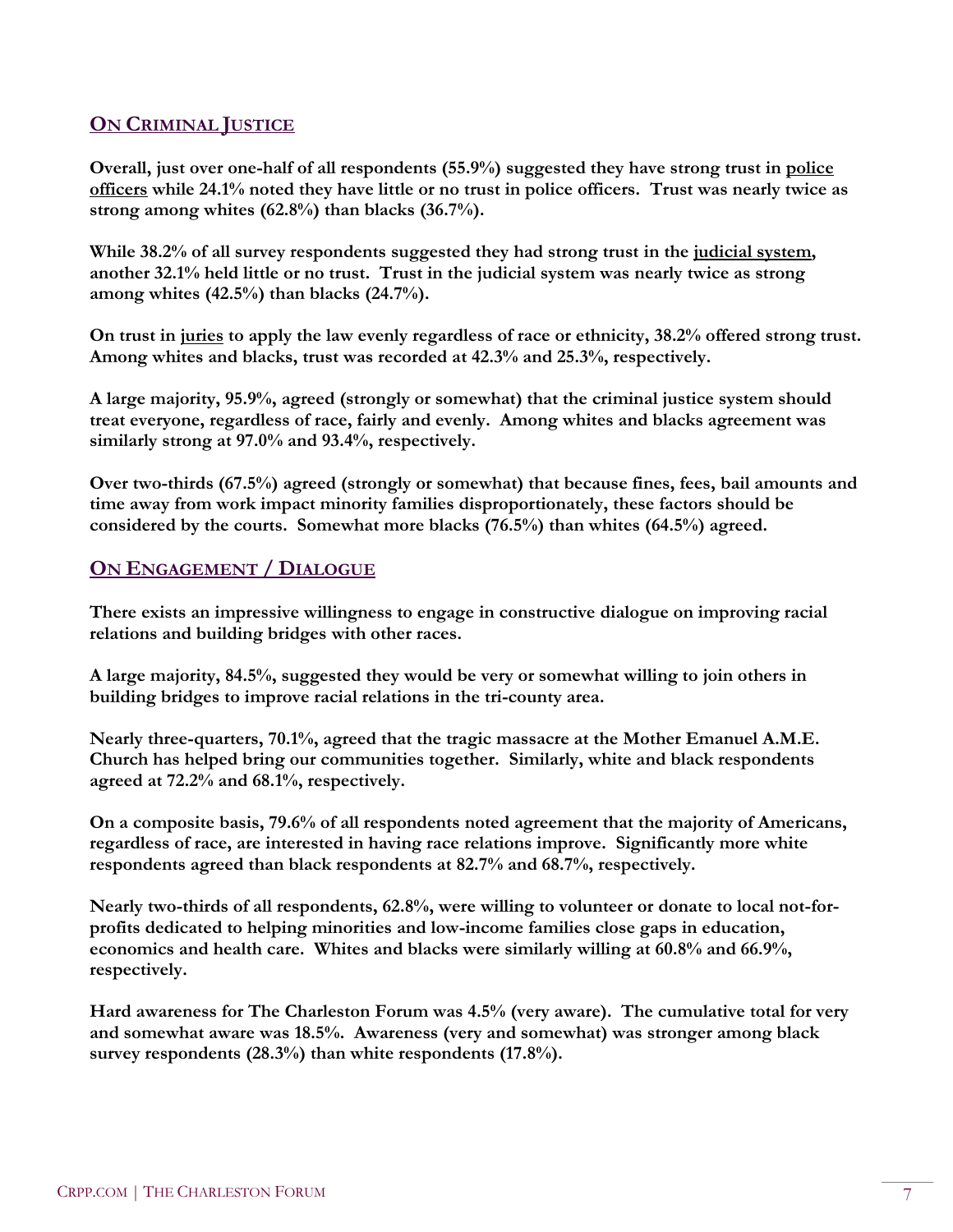**When extrapolated on the total population of the tri-county area, willingness (very and somewhat willing) to attend a forum or conversation on improving racial relations is impressive. Threefifths, 60.1%, noted a willingness to attend such a forum. Whites were somewhat less willing (57.1%) than blacks (66.9%).** 

**Those unwilling to attend were asked to indicate their reasons. The leading reasons, in declining order, included: don't like interacting with people I don't know, I don't like confrontation, work or family commitments, don't know enough about race relations, differing views are sometimes considered racist, and I don't see race relations as a problem in our community.** 

## **ON ECONOMIC OPPORTUNITIES / JOB DISCRIMINATION**

**Perceptions of systems and programs in the tri-county area were measured. Using a scale of oneto-ten, more survey respondents described these systems as broken over working well:**

- ➢ **Employment/wages – 31.1% working well / 34.5% broken**
- ➢ **Affirmative Action – 22.7% working well / 26.4% broken**
- ➢ **Investment in minority commuities – 23.0% working well / 32.6% broken**

**Among black respondents, the ratio of broken over working well was three to four times higher for each of these systems or programs.** 

**Agreement ranged significantly for several statements regarding jobs and economics among all respondents:**

- ➢ **Job opportunities should be equally available to qualified candidates – 94.9%**
- ➢ **Business opportunities should be equally available to qualified candidates – 92.9%**
- ➢ **Lower-average incomes in black communities need to be addressed – 78.9%**
- ➢ **Qualified black applicants have as good a chance as white applicants to get any kind of job – 59.7%**
- ➢ **Blacks do have as good a chance as whites to start a successful business – 59.3%**

**Agreement was significantly lower among black respondents for two of the five statements:**

- ➢ **Qualified black applicants have as good a chance as white applicants to get any kind of job – 44.0%**
- ➢ **Blacks do have as good a chance as whites to start a successful business – 50.0%**

## **ON HOUSING**

**A large majority, 95.5%, noted agreement (strongly or somewhat) that black residents have the right to live in any neighborhood they can afford.**

**Two-thirds, 65.8%, agreed (strongly or somewhat) that economic pressures are one of the causes black residents have to move out of certain neighborhoods. Black respondents were in somewhat more agreement at 73.6%.**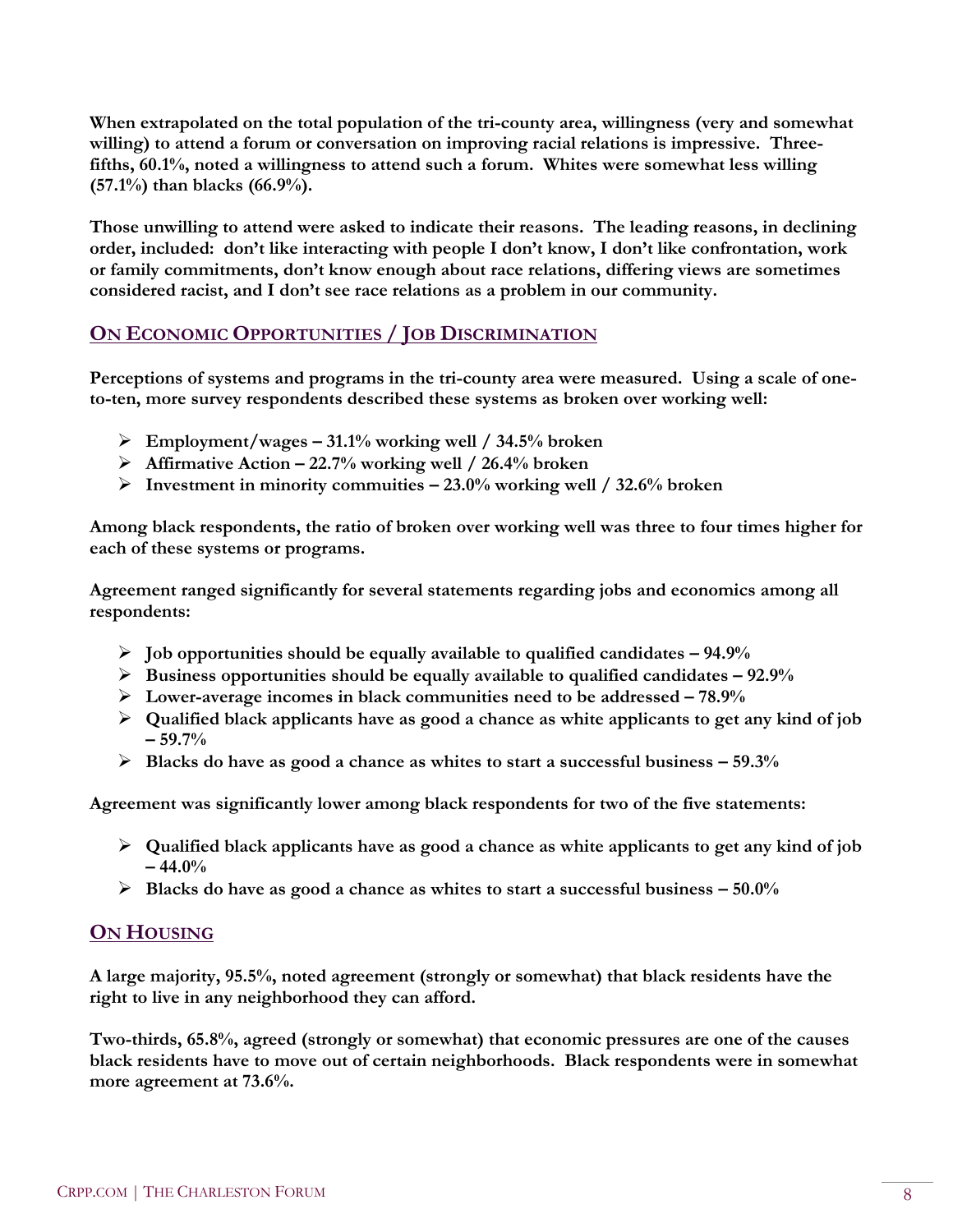**Just over one-quarter of all respondents (26.2%) agreed that sufficient affordable housing in the tri-county area exists.**

**Views were mixed when asked about residential choice. Nearly two-fifths (39.1%) suggested individual choice and market forces, exclusively, should determine who lives in certain communities. Another 11.1% suggested the government should play a role in maintaining racial balance in communities. One-third, 33.3%, indicated that both market forces and some limited government involvement is required to achieve racial balance in communities.** 

### **ON EDUCATION / SCHOOLS**

**There is strong agreement (strongly and somewhat) in several areas of education and public schools:**

- ➢ **White and black children deserve the same opportunities to earn a quality education – 95.3% agreeing**
- ➢ **Children of any race should receive extra education support as needed – 92.6% agreeing**
- ➢ **Students can only receive a quality education with engaged parents who stress education – 83.1% agreeing**

**Many respondents, 74.2%, agreed (strongly and somewhat) that public schools in the tri-county area should be integrated.** 

**Just over one-half, 54.3% agreed that white and black kids do have equal opportunities to get a quality education in the tri-county area. Among white and black respondents, agreement was recorded at 58.4% and 39.8%, respectively.**

**Over two-fifths agreed that failing schools should be shut down and merged into successful schools, and that schools in the tri-county area are sufficiently integrated – 44.7% and 44.3%, respectively.**

**Almost one-half (49.2%) of respondents believed that underperforming schools receive significantly or somewhat fewer resources per student than schools in more affluent areas. Just 13.0% believed they received somehat or significantly more than schools in more affluent areas.** 

**More respondents, overall, suggest the tri-county education systems are "broken" than those suggesting the systems are "working well" at 35.7% and 27.0%, respectively. The ratio is broader among black respondents at 18.1% "working well" and 44.5% "broken".** 

**The primary reasons offered by respondents for failing schools, in declining order, included: lack of parental support, lack of funding, lack of good teaching/teachers, lack of family partnerships and poor administration.**

**Over one-half of all respondents reported a willingness to pay more in taxes for higher teacher/principal pay and programs to engage parents at 57.0% and 51.0%, respectively.**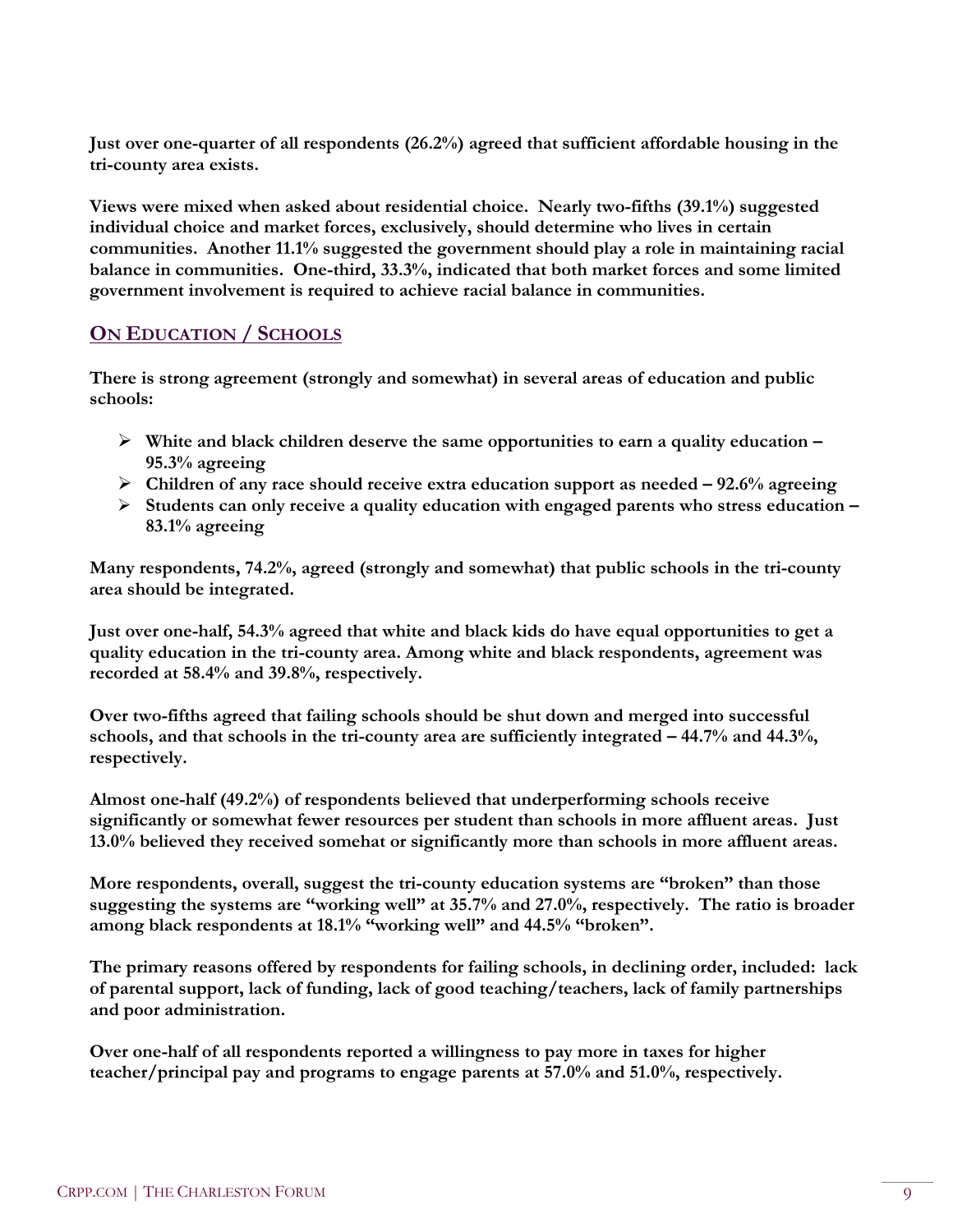### **ON SYMBOLS & CLUBS**

**A strong majority, 69.2%, agreed (strongly or somewhat) that private groups/clubs that exclude based on race are, indeed, prejudiced. More white respondents (70.5%) than black respondents (65.7%) agreed.**

**Majorities also agreed (strongly or somewhat) that the confederate flag should be removed from all state government property (58.0%) and that social and economic presssures of the tri-county area will change the organizations that exclude members of different races (57.3%).**

**Two-fifths (42.3%) agreed that South Carolina communities should move to remove controversial statues and public displays of historical figures. Differences in agreement were strong among white and black respondents – 35.0% and 65.1%, respectively.**

**Two-fifths (41.3%) also agreed that some communities in the tri-county area are going too far, too fast in addressing controversial statues and public displays of historical figures. Differences, again, were strong among white and black respondents – 46.1% and 24.7%, respectively.**

**Nearly two-fifths (39.4%) of all respondents agreed that private groups/clubs have a right to determine their own membership even if that excludes based on race.**

**Over one-third of all respondents, 36.2%, agreed the tri-county communities are responsibly and reasonably addressing the issue of controversial statues and public displays of historic figures.**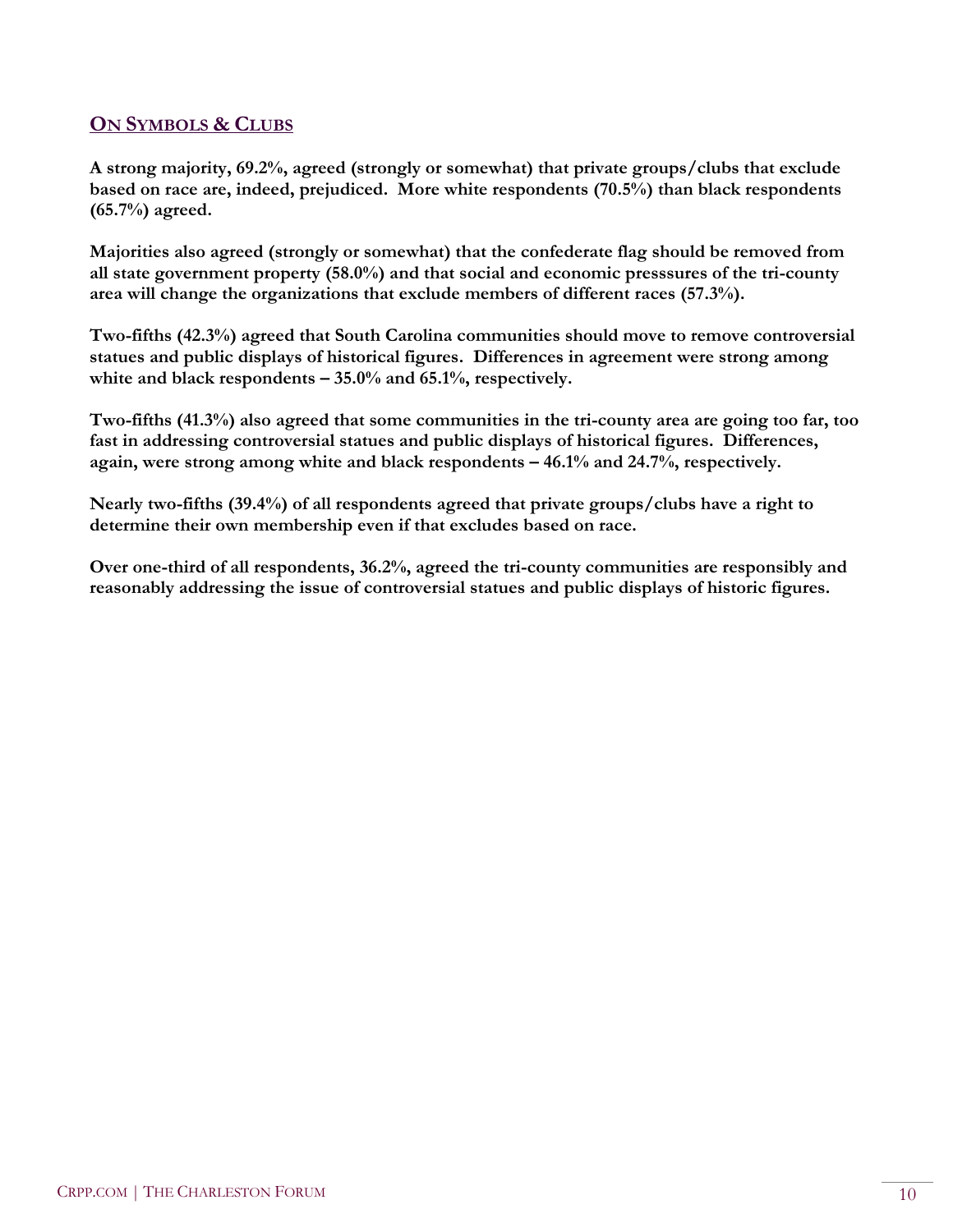## **SUMMARY OF FINDINGS**

Readers are reminded that the narrative throughout this report refers to composite aggregate online survey data – 705 residents of Charleston, Dorchester and Berkeley Counties in South Carolina. Text, tables and graphs throughout this report present these composite results alongside results among both white (N=471) and black (N=166) respondents.

Several questions were replicated from national polling conducted by both Saint Leo University of Florida and Jackson State University of Mississippi (a HBUC – historically black university or college). Results to these questions, for comparison purposes, are presented within this report.

## **QUALITY OF LIFE / STANDARD OF LIVING**

All survey respondents were asked to think about and report on their own quality of life today. A large majority, 89.8%, reported their overall quality of life as very good or good. Results are displayed in the following graph and table.



| <b>Quality of Life</b> | Composite | Whites | <b>Blacks</b> |
|------------------------|-----------|--------|---------------|
| Very good              | 28.5      | 30.8   | 24.7          |
| Good                   | 61.3      |        |               |
| Poor                   | 6.2       | 5.3    | 0.0           |
| 'ery poor              |           |        | 4.8           |
| Jnsure                 |           |        | 2.4           |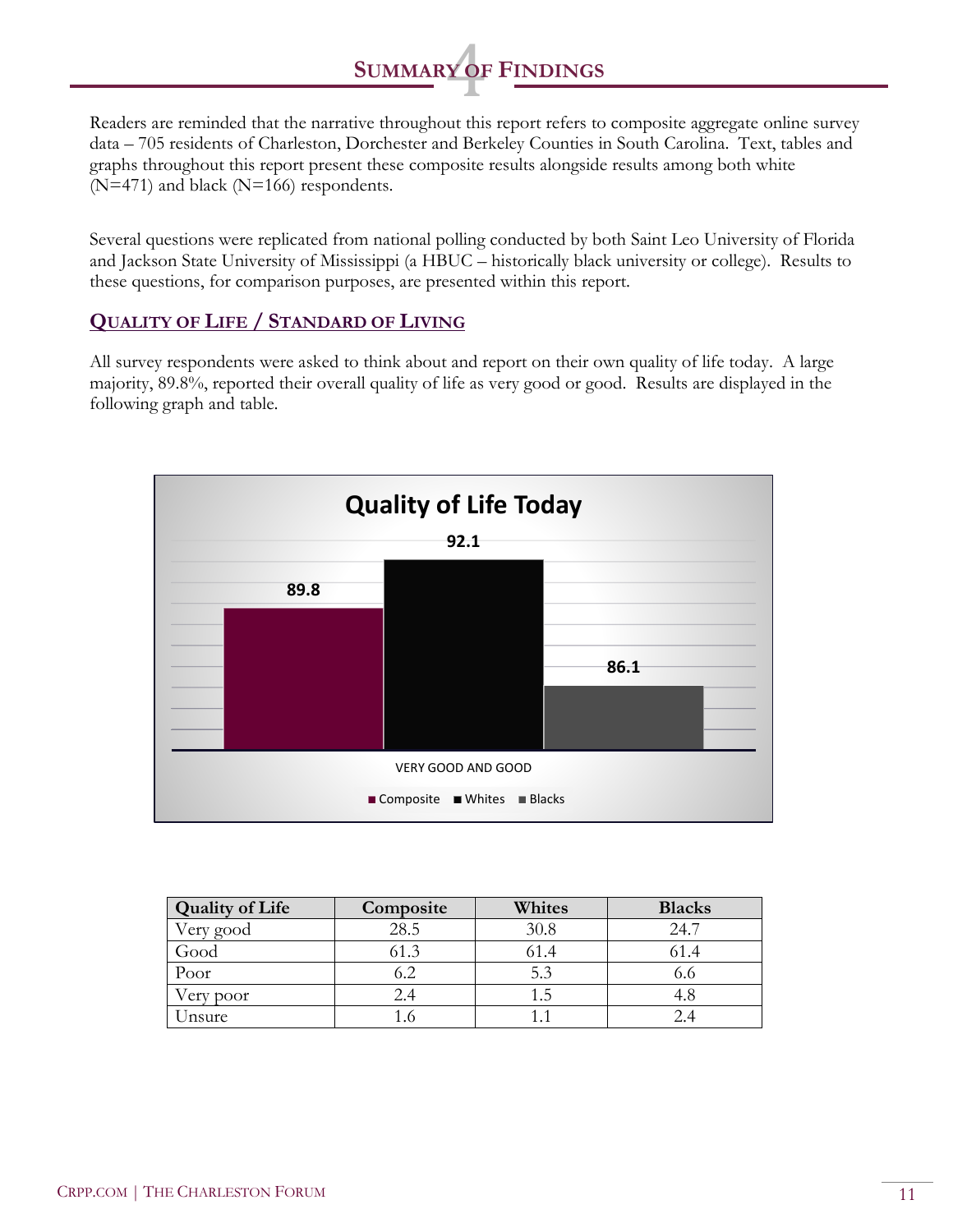Respondents were asked about race relations in their own community/neighborhood over the past ten years. Each was asked if relations had improved, remained the same and good, remained the same and poor or declined. Results are presented in the following graph and table.



| <b>Race Relations Over Past Ten Years</b> | Composite | Whites | <b>Blacks</b> |
|-------------------------------------------|-----------|--------|---------------|
| Improved                                  | 23.7      | 26.5   | 13.9          |
| The same but good                         | 44.5      | 45.4   | 42.8          |
| The same but poor                         | 17.9      | 15.7   | 24.7          |
| Declined                                  | 77        | 0.0    |               |
| Unsure                                    |           |        |               |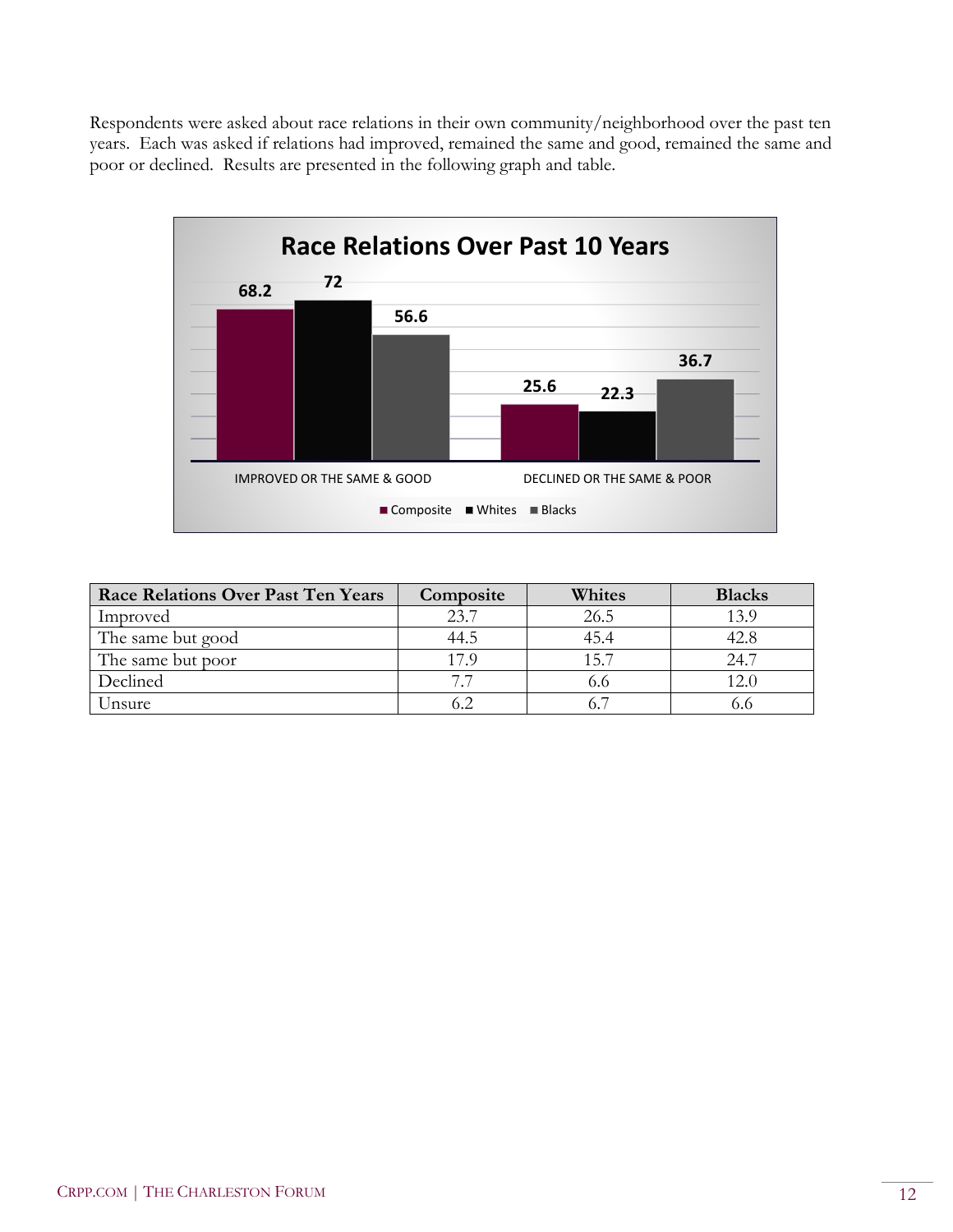#### **POLICING**

Seven statements related to policing were presented to respondents. For each statement, respondents were asked to indicate if they strongly agreed, somewhat agreed, somewhat disagreed or strongly disagreed. The following table holds the cumulative totals for those strongly and somewhat agreeing with each statement. Results are displayed in declining order by agreement.

| <b>Statements</b>                                                                                                                                                                                                   | Composite | Whites | <b>Blacks</b> |
|---------------------------------------------------------------------------------------------------------------------------------------------------------------------------------------------------------------------|-----------|--------|---------------|
| Law enforcement officers should<br>treat everyone, regardless of race,<br>fairly and evenly                                                                                                                         | 95.5      | 97.5   | 90.4          |
| Police departments in the tri-<br>county area need to develop<br>programs in collaboration with<br>their black community in order to<br>build trust and confidence                                                  | 82.7      | 81.3   | 87.3          |
| Even if effective, police<br>departments must stop racial<br>profiling                                                                                                                                              | 81.7      | 77.9   | 89.8          |
| The sentencing in 2017 of<br>Michael Slager, a North<br>Charleston white police officer, to<br>20 years in prison for shooting<br>and killing Walter Scott, a black<br>man, has been resolved to my<br>satisfaction | 53.2      | 52.0   | 57.2          |
| Most law enforcement officers<br>racially profile when deciding to<br>stop motorists                                                                                                                                | 48.8      | 40.6   | 73.5          |
| Law enforcement officers in the<br>tri-county area treat everyone,<br>regardless of race, fairly and<br>evenly*                                                                                                     | 44.3      | 46.5   | 32.5          |
| I have, or I know someone who<br>has, experienced abuse by police<br>officers*                                                                                                                                      | 40.6      | 33.1   | 57.8          |

Note: \*In a 2018 Saint Leo University national poll, 40.7% strongly or somewhat agreed with the statement: "I have, or I know someone who has, experienced abuse by police officers".

Similarly, in the same 2018 Saint Leo national poll, 45.6% strongly or somewhat agreed with the statement: "Law enforcement officers treat everyone, regardless of race, fairly and evenly". The Forum question wording included: "…in the tri-county area".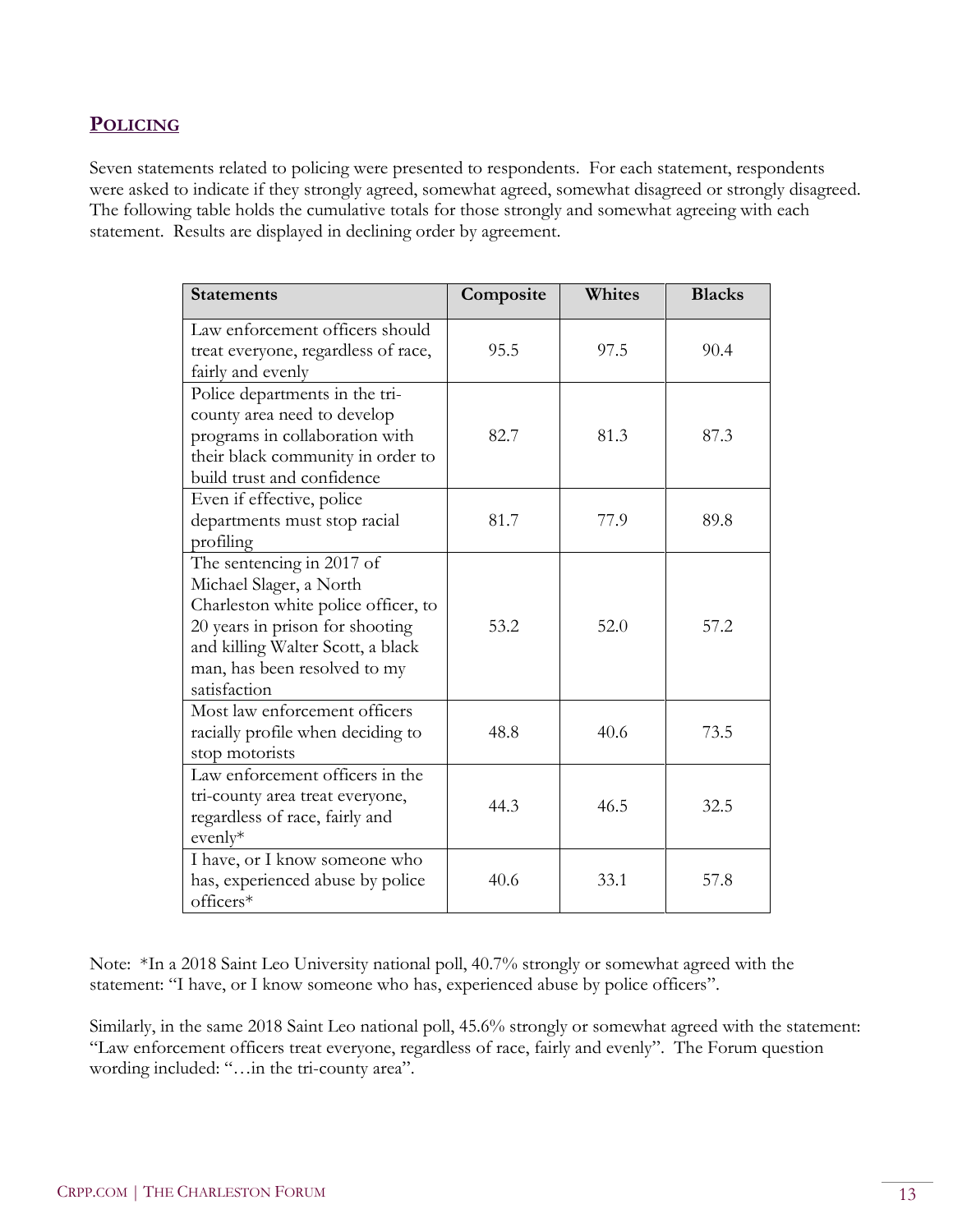## **CRIMINAL JUSTICE**

The survey included questions about trust and confidence in police officers and the judicial system in the tri-county area. In three areas, respondents rated their own trust and confidence using a scale of one to ten where one was very strong trust and ten represented no trust at all.

The following table includes the cumulative totals for strong trust (ratings of one through four) as well as the cumulative totals for little/no trust (ratings of seven through ten).

| Trust and<br>Confidence in                                                          | Composite<br><b>Strong</b><br>Trust | Whites<br>Strong<br><b>Trust</b> | <b>Blacks</b><br><b>Strong</b><br><b>Trust</b> | Composite<br>Little/No<br><b>Trust</b> | Whites<br>Little/No<br>Trust | <b>Blacks</b><br>Little/No<br><b>Trust</b> |
|-------------------------------------------------------------------------------------|-------------------------------------|----------------------------------|------------------------------------------------|----------------------------------------|------------------------------|--------------------------------------------|
| Trust in police<br>officers                                                         | 55.9                                | 62.8                             | 36.7                                           | 24.1                                   | 18.0                         | 41.5                                       |
| Trust in the<br>judicial system<br>including courts,<br>prosecutors, and<br>judges  | 38.2                                | 42.5                             | 24.7                                           | 32.1                                   | 27.6                         | 47.0                                       |
| Trust in juries to<br>apply the law<br>evenly regardless<br>of race or<br>ethnicity | 38.2                                | 42.3                             | 25.3                                           | 32.1                                   | 26.5                         | 47.5                                       |

In a 2018 Saint Leo University national poll, the same trust and confidence questions were posed. Results for ratings of one through four (strong trust) are displayed in the following table comparing tri-county results.

| Trust and Confidence in                                                     | Composite<br>Tri-County<br><b>Strong Trust</b> | <b>SLU National Poll</b><br><b>Strong Trust</b> |
|-----------------------------------------------------------------------------|------------------------------------------------|-------------------------------------------------|
| Trust in police officers                                                    | 55.9                                           | 52.4                                            |
| Trust in the judicial system including<br>courts, prosecutors, and judges   | 38.2                                           | 44.5                                            |
| Trust in juries to apply the law evenly<br>regardless of race or ethnicity* | 38.2                                           | 45.4                                            |

Note: \*The Saint Leo University jury question was worded: "Trust in juries to do the right thing".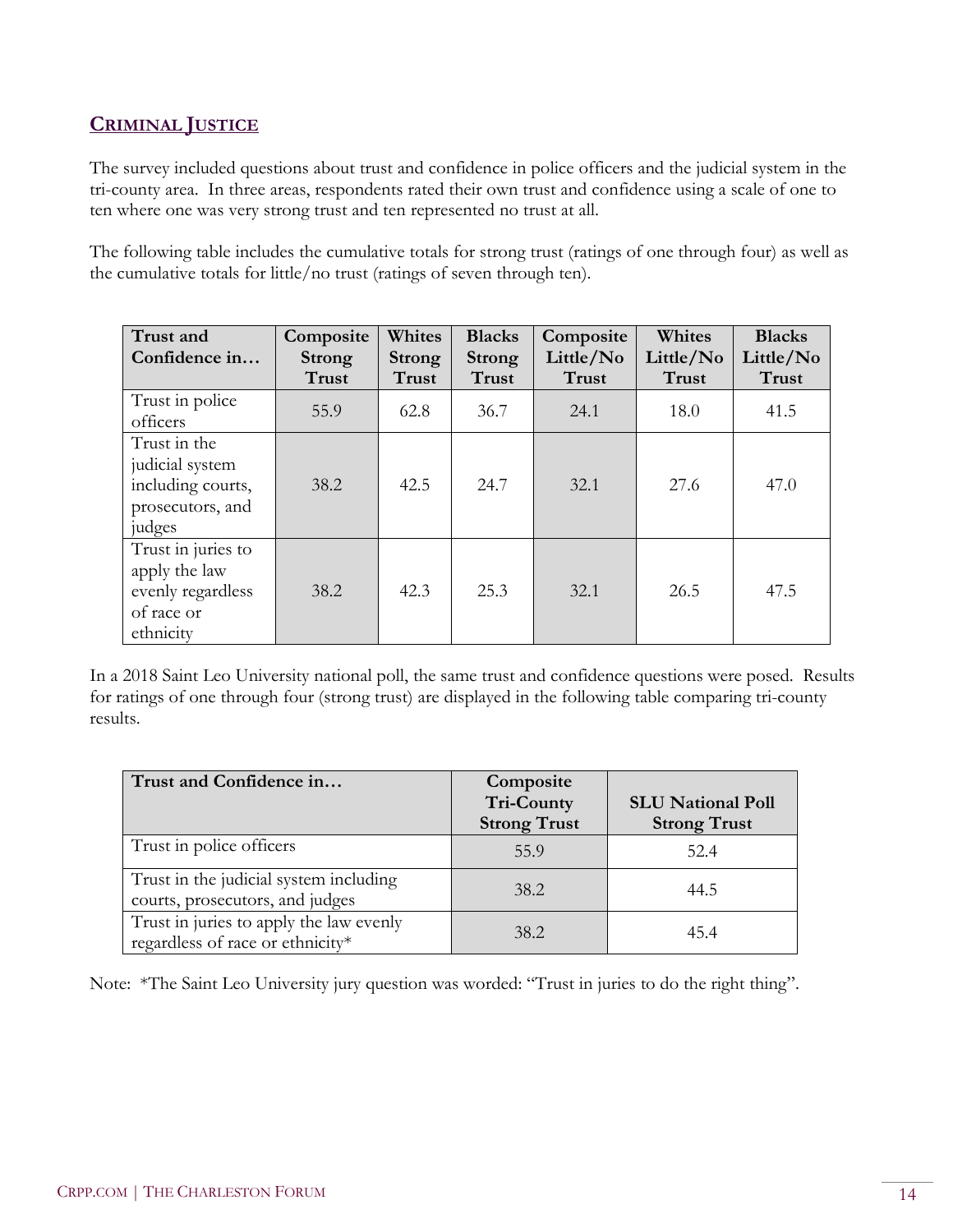Two statements related to the criminal justice system were presented to respondents. Each was asked to indicate if they strongly agreed, somewhat agreed, somewhat disagreed or strongly disagreed for the two statements. The cumulative totals for strongly and somewhat agreeing are presented in the following table.

| <b>Criminal Justice Statements</b>                                                                                                                                                                       | Composite:<br>Strongly &<br>Somewhat<br>Agree | Whites:<br>Strongly &<br>Somewhat<br>Agree | <b>Blacks:</b><br>Strongly &<br>Somewhat<br>Agree |
|----------------------------------------------------------------------------------------------------------------------------------------------------------------------------------------------------------|-----------------------------------------------|--------------------------------------------|---------------------------------------------------|
| The criminal justice system<br>should treat everyone,<br>regardless of race, fairly and<br>evenly                                                                                                        | 95.9                                          | 97.0                                       | 93.4                                              |
| Because fines, fees, bail<br>amounts, and time away from<br>work impact lower income and<br>some minority families<br>disproportionately, these<br>factors should be considered in<br>any court decision | 67.5                                          | 64.5                                       | 76.5                                              |

## **ENGAGEMENT / DIALOGUE**

The survey explored each respondents' willingness to engage in constructive dialogue on improving racial relations. Large majorities of respondents reported a willingness to join in building bridges with other races as displayed in the following results.

A few statements were offered. Respondents were asked if they strongly agreed, somewhat agreed, somewhat disagreed or strongly disagreed with each. The cumulative totals for those strongly and somewhat agreeing are presented in the following table.

| <b>Statements</b>                                                                                                                   | Composite:<br>Strongly &<br>Somewhat<br>Agree | Whites:<br>Strongly &<br>Somewhat<br>Agree | <b>Blacks:</b><br>Strongly &<br>Somewhat<br>Agree |
|-------------------------------------------------------------------------------------------------------------------------------------|-----------------------------------------------|--------------------------------------------|---------------------------------------------------|
| I would be willing to join others<br>in building bridges with other<br>races and improve racial relations<br>in our tri-county area | 84.5                                          | 84.7                                       | 84.3                                              |
| The tragic massacre at the Mother<br>Emanuel A.M.E Church has<br>helped bring our communities<br>together                           | 70.1                                          | 72.2                                       | 68.1                                              |
| The majority of Americans,<br>regardless of race, are interested<br>in having race relations improve                                | 79.6                                          | 82.6                                       | 68.7                                              |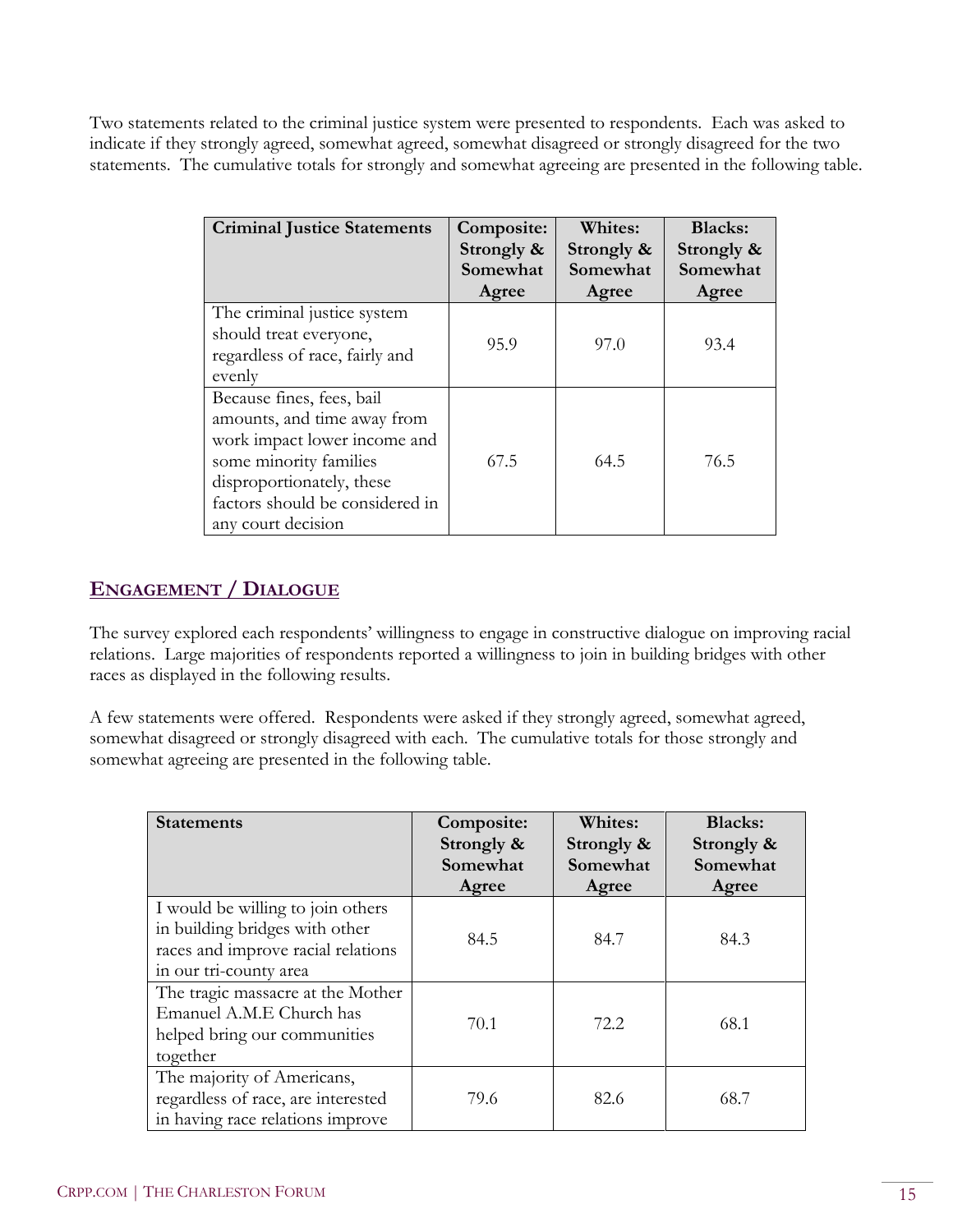Respondents were asked if they would be willing to volunteer for or donate to local not-for-profits dedicated to helping minorities and low-income families close gaps in education, economics and healthcare. Nearly two-thirds of all respondents, 62.8%, note a willingness to voluneer or donate. Results are displayed in the following graph and table.



| Willing to Volunteer or Donate?      | Composite | Whites | <b>Blacks</b> |
|--------------------------------------|-----------|--------|---------------|
| Yes, willing to volunteer            | 37.2      | 36.3   | 36.6          |
| Yes, willing to donate               | 14.0      | 13.0   | 15.1          |
| Yes, willing to volunteer and donate | 11.6      | 11.5   | 13.3          |
| $\rm No$                             | 12.9      | 13.2   | 10.8          |
| Unsure                               | 243       | 26.1   | 22.4          |

Awareness of The Charleston Forum was measured. Overall, while "hard awareness" was 4.5%, the cumulative total for very and somewhat aware was 18.6%. Results are displayed in the following table.

| <b>Awareness of The Charleston Forum?</b> | Composite | Whites | <b>Blacks</b> |
|-------------------------------------------|-----------|--------|---------------|
| Very aware                                | 4.5       | 3.4    | 6.0           |
| Somewhat aware                            | 14.0      | 11.0   | 22.3          |
| Cumulative: Very & Somewhat Aware         | 18.6      | 14.4   | 28.3          |
| Somewhat unaware                          | 13.3      | 13.2   | 13.9          |
| Not at all aware                          | 64.3      | 69.6   | 52.4          |
| Unsure                                    | 3.8       | 2.8    | 5.4           |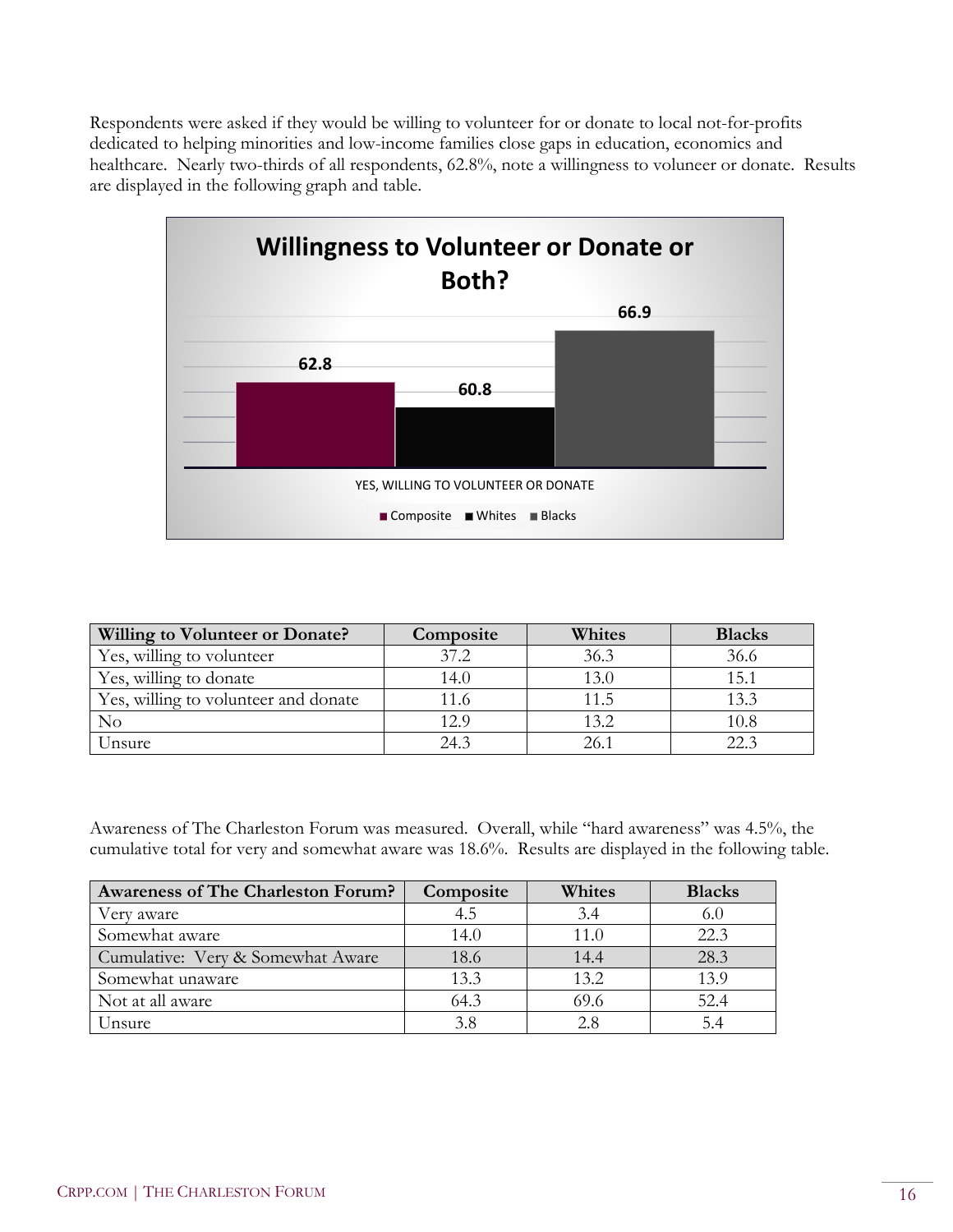Majorities of respondents reported a willingness to attend a forum or conversation in or near their own community designed to engage residents in constructive dialogue on improving racial relations. Results are displayed in the following graph for the cumulative total of those strongly and somewhat likely to attend such a forum.



Those who reported being somewhat unlikely or not at all likely to attend such a forum were asked to name the reasons. The following table presents the results in declining order by frequency of mention on a composite basis.

| <b>Reasons for Not Attending</b>                                           | Composite | Whites | <b>Blacks</b> |
|----------------------------------------------------------------------------|-----------|--------|---------------|
| I don't like interacting with people I really don't<br>know well           | 36.2      | 40.9   | 22.2          |
| I don't like confrontation                                                 | 33.3      | 33.6   | 25.9          |
| My work or family commitments                                              | 27.7      | 29.2   | 11.1          |
| I really don't know enough about race relations to<br>offer any help       | 20.9      | 20.4   | 25.9          |
| Differing views are sometimes considered racist                            | 18.6      | 21.9   | 3.7           |
| I don't see race relations as a problem in our<br>community                | 18.1      | 17.5   | 22.2          |
| I would not have anything to offer                                         | 16.4      | 15.3   | 18.5          |
| Transportation is an issue for me                                          | 14.7      | 9.5    | 37.0          |
| I am not sure I would trust the moderators or<br>sponsors                  | 14.7      | 16.1   | 7.4           |
| I am not comfortable talking about race                                    | 11.3      | 10.9   | 14.8          |
| Nothing good will come of a community<br>conversation about race relations | 10.2      | 9.5    | 18.5          |
| None of these                                                              | 6.2       | 5.1    | 11.1          |
| Other                                                                      | 5.1       | 4.4    | 3.7           |
| I would not be comfortable with those of another<br>race                   | 1.1       | 1.5    |               |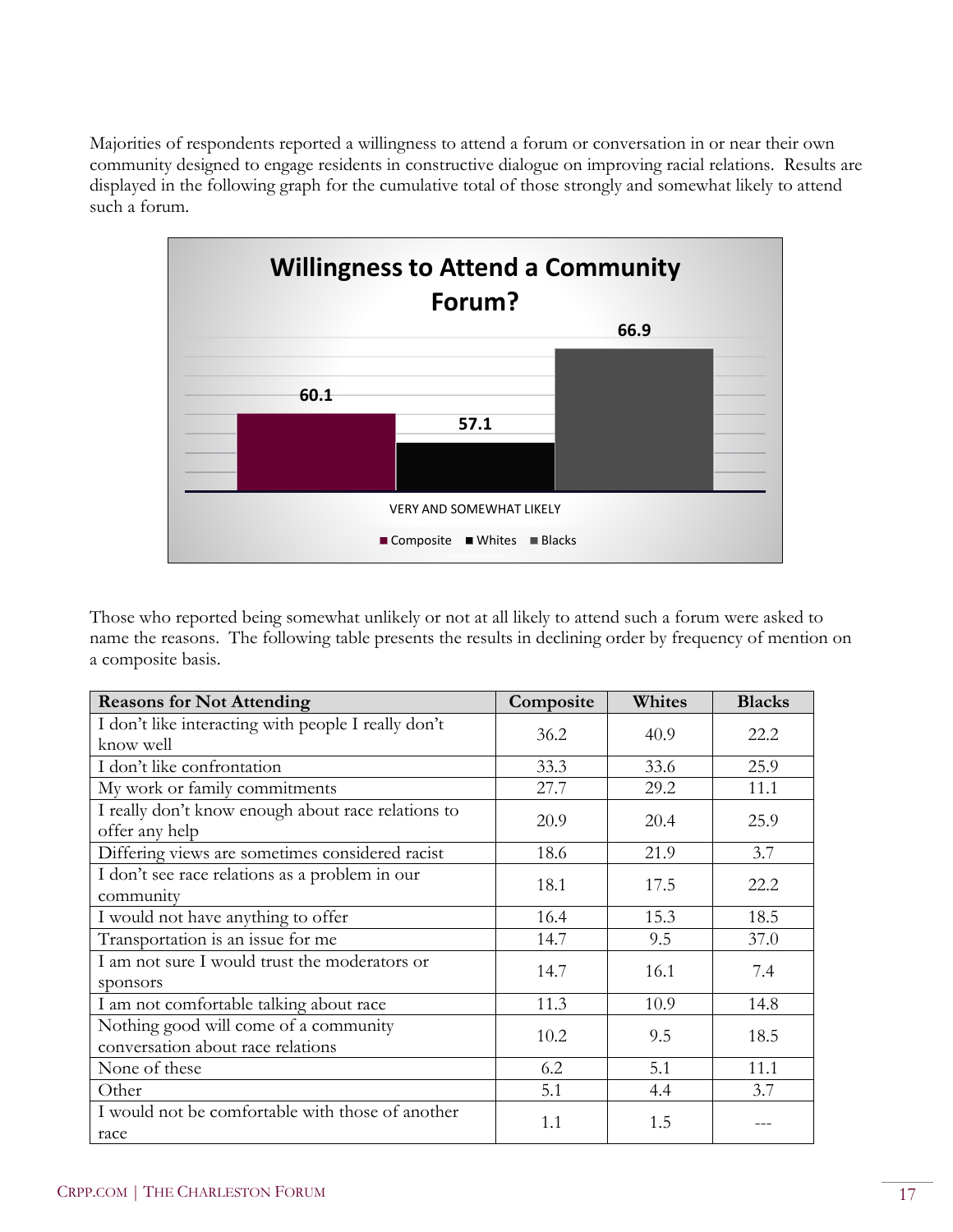## **ECONOMIC OPPORTUNITIES / JOB DISCRIMINATION**

Respondents were presented with a few systems or programs in the tri-county area. Respondents were asked to use a scale of one to ten to rate how well they believed each system/program was working. One represented working very well while ten represented the system/program was completely broken.

The following table presents the cumulative totals for "working well" or ratings of one through four as well as "broken" or ratings of seven through ten.

| Systems in our<br><b>Tri-County Area</b>      | Composite:<br>Working<br>Well | Whites:<br>Working<br>Well | <b>Blacks:</b><br>Working<br>Well | Composite:<br><b>Broken</b> | Whites:<br><b>Broken</b> | <b>Blacks:</b><br><b>Broken</b> |
|-----------------------------------------------|-------------------------------|----------------------------|-----------------------------------|-----------------------------|--------------------------|---------------------------------|
| $Employment/wages*$                           | $31.1*$                       | 34.0                       | 20.5                              | $34.5*$                     | 32.8                     | 39.7                            |
| Affirmative Action<br>efforts                 | 22.7                          | 25.1                       | 11.4                              | 26.4                        | 21.0                     | 31.9                            |
| Programs to invest in<br>minority communities | 23.0                          | 25.9                       | 12.7                              | 32.6                        | 27.1                     | 46.9                            |

Note: \*In a 2018 national Jackson State University poll, 26.0% indicated "Employment / Wages" was working well, while 43.5% noted the same was broken.

On jobs and economics, respondents were presented with several statements and asked to indicate if they strongly agreed, somewhat agreed, somewhat disagreed or strongly disagreed. The following table presents the cumulative totals for those strongly and somewhat agreeing. Results are displayed in declining order by composite data.

| <b>Statements</b>                                                                                                        | Composite:<br>Strongly &<br>Somewhat | Whites:<br>Strongly &<br>Somewhat | <b>Blacks:</b><br>Strongly &<br>Somewhat |
|--------------------------------------------------------------------------------------------------------------------------|--------------------------------------|-----------------------------------|------------------------------------------|
| Job opportunities should be equally                                                                                      | Agree                                | Agree                             | Agree                                    |
| available to qualified candidates - black or<br>white                                                                    | 94.9                                 | 97.5                              | 88.0                                     |
| Business opportunities should be equally<br>available to qualified entrepreneurs -- black<br>or white                    | 92.9                                 | 95.5                              | 84.9                                     |
| Lower average incomes in black<br>communities in our tri-county area need to<br>be addressed                             | 78.9                                 | 78.3                              | 81.3                                     |
| Qualified black applicants have as good a<br>chance as white applicants to get any kind<br>of job in the tri-county area | 59.7                                 | 65.0                              | 44.0                                     |
| Blacks do have as good a chance as whites<br>to start a successful business                                              | 59.3                                 | 62.2                              | 50.0                                     |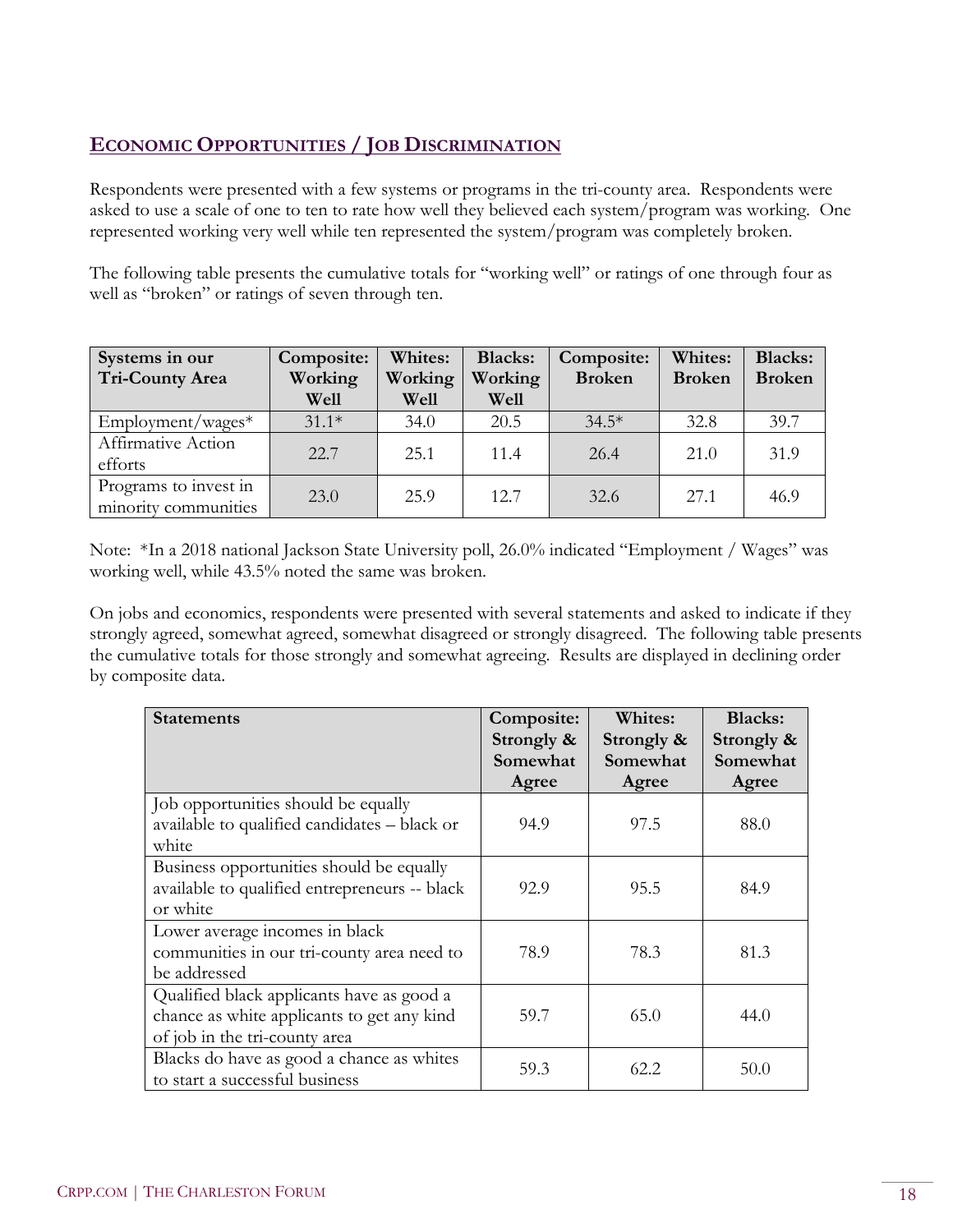## **HOUSING**

Respondents were presented with several statements related to housing. Respondents were asked if they strongly agreed, somewhat agreed, somewhat disagreed or strongly disagreed with each statement. The cumulative totals for strongly and somewhat agree are presented in the following table.

| <b>Statements</b>                                                                                                 | Composite:<br>Strongly &<br>Somewhat<br>Agree | Whites:<br>Strongly &<br>Somewhat<br>Agree | <b>Blacks:</b><br>Strongly &<br>Somewhat<br>Agree |
|-------------------------------------------------------------------------------------------------------------------|-----------------------------------------------|--------------------------------------------|---------------------------------------------------|
| Black residents have the right<br>to live in any neighborhood<br>they can afford                                  | 95.5                                          | 96.6                                       | 92.2                                              |
| Economic pressures are one<br>of the causes black residents<br>are having to move out of<br>certain neighborhoods | 65.8                                          | 62.6                                       | 73.6                                              |
| We have sufficient affordable<br>housing in the tri-county area                                                   | 26.2                                          | 25.9                                       | 20.5                                              |

Regarding choice on where people choose to live, respondents were asked which of three statements best reflected their own personal view. Results are displayed in the following table.

| Statement                                                                                                                        | Composite:<br>Strongly &<br>Somewhat<br>Agree | <b>Whites:</b><br>Strongly &<br>Somewhat<br>Agree | <b>Blacks:</b><br>Strongly &<br>Somewhat<br>Agree |
|----------------------------------------------------------------------------------------------------------------------------------|-----------------------------------------------|---------------------------------------------------|---------------------------------------------------|
| Individual choice and market<br>forces, exclusively, should<br>determine who lives in certain<br>communities                     | 39.1                                          | 46.7                                              | 15.7                                              |
| The government should play a<br>role in maintaining racial<br>balance in our communities                                         | 11.1                                          | 6.6                                               | 22.9                                              |
| Both market forces and some<br>limited government<br>involvement is required to<br>maintain racial balance in our<br>communities | 33.3                                          | 30.1                                              | 44.0                                              |
| Unsure                                                                                                                           | 16.5                                          | 16.6                                              | 17.5                                              |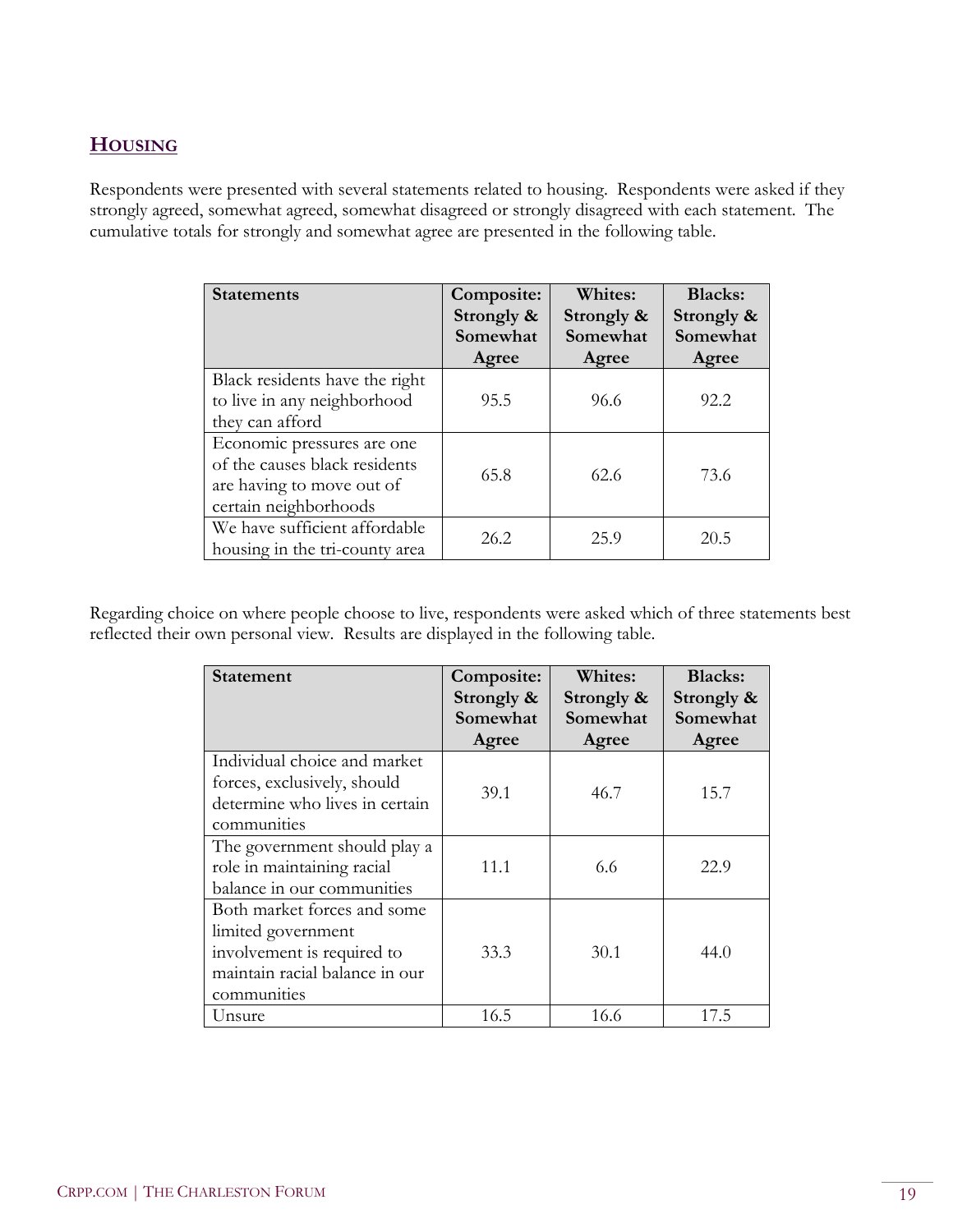## **EDUCATION / SCHOOLS**

The survey included questions on education and public schools. Respondents offered opinions and views through seven statements on education.

For each statement, respondents indicated if they strongly agreed, somewhat agreed, somewhat disagreed or strongly disagreed. The cumulative totals for strongly and somewhat agree are displayed in the following table. Results are displayed in declining order by agreement on a composite basis.

| <b>Statements</b>                                                                                                                               | Composite:<br>Strongly<br>$\mathbf{\alpha}$ | <b>Whites:</b><br><b>Strongly</b><br>& | <b>Blacks:</b><br><b>Strongly</b><br>$\&$ |
|-------------------------------------------------------------------------------------------------------------------------------------------------|---------------------------------------------|----------------------------------------|-------------------------------------------|
|                                                                                                                                                 | Somewhat<br>Agree                           | Somewhat<br>Agree                      | Somewhat<br>Agree                         |
| White and black children deserve the<br>same opportunity to earn a quality<br>education as children of another race                             | 95.3                                        | 97.0                                   | 90.4                                      |
| Children of any race, in need of extra<br>educational support, should be provided<br>that support                                               | 92.6                                        | 94.7                                   | 86.1                                      |
| Students can only receive a quality<br>education if parents stress the<br>importance of, and are engaged in, the<br>education of their children | 83.1                                        | 86.0                                   | 74.7                                      |
| Public schools in our tri-county area<br>should be integrated                                                                                   | 74.2                                        | 76.4                                   | 69.9                                      |
| White and black kids do have equal<br>opportunities to get a quality education<br>today in our tri-county area                                  | 54.3                                        | 58.4                                   | 39.8                                      |
| Failing schools should be shut down and<br>merged into successful schools                                                                       | 44.7                                        | 44.8                                   | 42.8                                      |
| Schools in our tri-county area are<br>sufficiently integrated                                                                                   | 44.3                                        | 46.5                                   | 35.5                                      |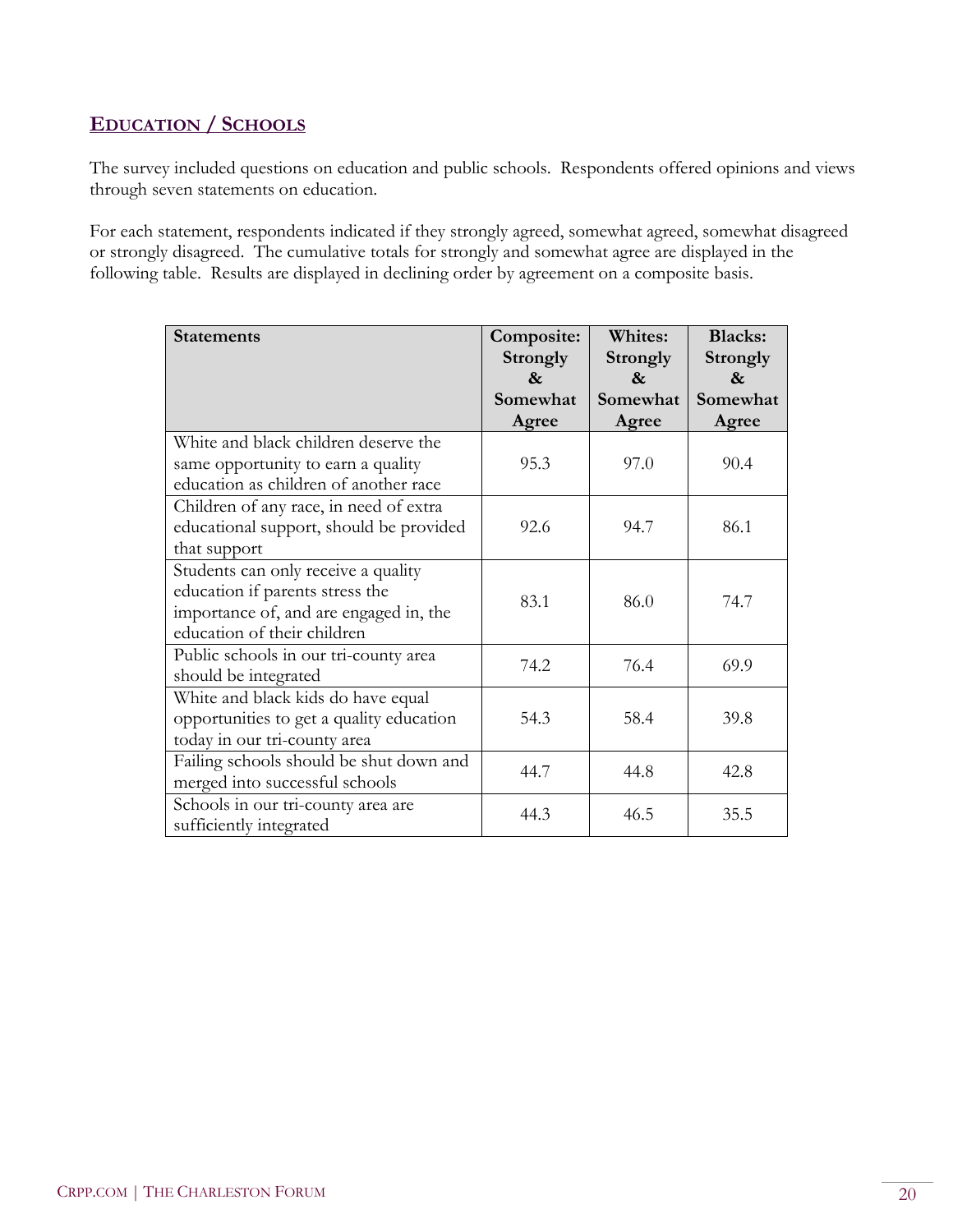Respondents were presented with the following question: **"Please think about underperforming schools in the poorer areas of our communities for a moment. Which of the following best reflects your opinion about the financial resources, per student, these schools receive compared to schools in more affluent areas?"**

The largest group of respondents, on a composite basis, believed underperforming schools received significantly fewer financial resources per student when compared to schools in more affluent areas.

| Underperforming schools receive           | Composite: | <b>Whites:</b> | <b>Blacks:</b> |
|-------------------------------------------|------------|----------------|----------------|
| Significantly fewer financial resources   | 32.5       | 28.0           | 44.6           |
| per student                               |            |                |                |
| Somewhat fewer financial resources per    | 16.7       | 19.1           | 12.7           |
| student                                   |            |                |                |
| The same financial resources per student  | 12.2.      | 10.6           | 15.7           |
| Somewhat more in financial resources      | 7.9        | 9.1            | 4.2            |
| per student                               |            |                |                |
| Significantly more in financial resources | 5.1        | 5.9            | 3.0            |
| per student                               |            |                |                |
| Unsure/Don't know                         | 25.5       | 27.2           | 199            |

The condition of the tri-county educational systems was rated by respondents using a ten-point scale where one represented "working very well" and ten represented "completely broken". The following table holds the cumulative totals for "working well" (ratings of one through four) and "completely broken" (ratings of seven through ten).

| System                                   | Composite:<br>Working<br>Well | Whites:<br>Working<br>Well | <b>Blacks:</b><br>Working<br>Well | Composite:<br><b>Broken</b> | Whites:   Blacks:<br><b>Broken</b> | Broken |
|------------------------------------------|-------------------------------|----------------------------|-----------------------------------|-----------------------------|------------------------------------|--------|
| Our tri-county<br>educational<br>systems | 27.0                          | 29.7                       | 18.1                              | 35.7                        | 32.8                               | 44.5   |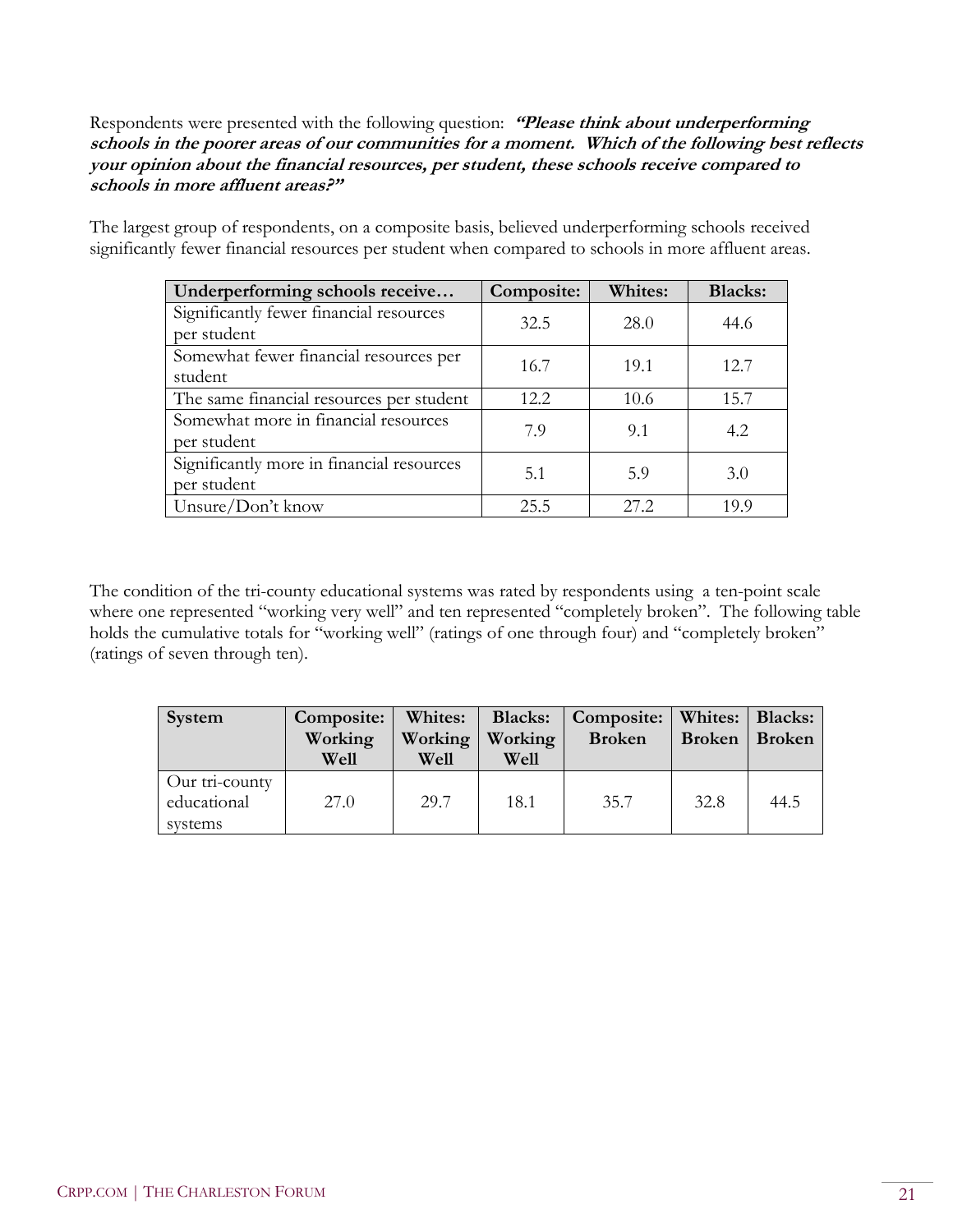A list of reasons some schools may be failing or not successful was presented to survey respondents. Each was asked which of these, if any, they believed were the primary reasons for failed schools. Multiple responses were accepted. Results are displayed in declining order on a composite basis.

| <b>Reasons for Failing Schools</b>                                     | Composite | Whites | <b>Blacks</b> |
|------------------------------------------------------------------------|-----------|--------|---------------|
| Lack of parental support                                               | 72.3      | 75.2   | 65.1          |
| Lack of funding                                                        | 61.8      | 58.6   | 74.7          |
| Lack of good teaching/teachers                                         | 53.9      | 49.9   | 66.9          |
| Lack of family partnerships -<br>collaboration with teachers           | 53.2      | 56.3   | 46.4          |
| Poor administration                                                    | 51.5      | 49.9   | 57.8          |
| Lack of discipline in schools                                          | 45.1      | 48.8   | 38.0          |
| Lack of empathy for students among<br>teachers / administrators        | 36.7      | 31.8   | 54.8          |
| Lack of holistic education – meeting the<br>needs of the whole student | 36.2      | 33.1   | 46.4          |
| Lack of extra time in school – starting at<br>$3 & 4$ years old        | 22.8      | 21.2   | 26.5          |
| Unsure                                                                 | 5.1       | 4.5    | 6.6           |

Majorities of respondents, at least in two areas of education, would be willing to pay more in taxes to support. The following table presents the areas and the percentage of survey respondents willing to pay more in taxes to support. Multiple responses were accepted. The table is presented in declining order on a composite basis.

| Willing to pay more in taxes for          | Composite | Whites | <b>Blacks</b> |
|-------------------------------------------|-----------|--------|---------------|
| Higher pay for teachers and principals    | 57.0      | 59.4   | 51.2          |
| Programs to engage parents to effectively |           |        |               |
| support their child's / children's        | 51.1      | 47.3   | 63.3          |
| education                                 |           |        |               |
| After-school programming                  | 44.7      | 37.2   | 64.5          |
| Early childhood education                 | 42.3      | 40.6   | 51.8          |
| None of these                             | 10.1      | 11.3   | 7.8           |
| Unsure                                    | 9.9       | 10.8   | 6.0           |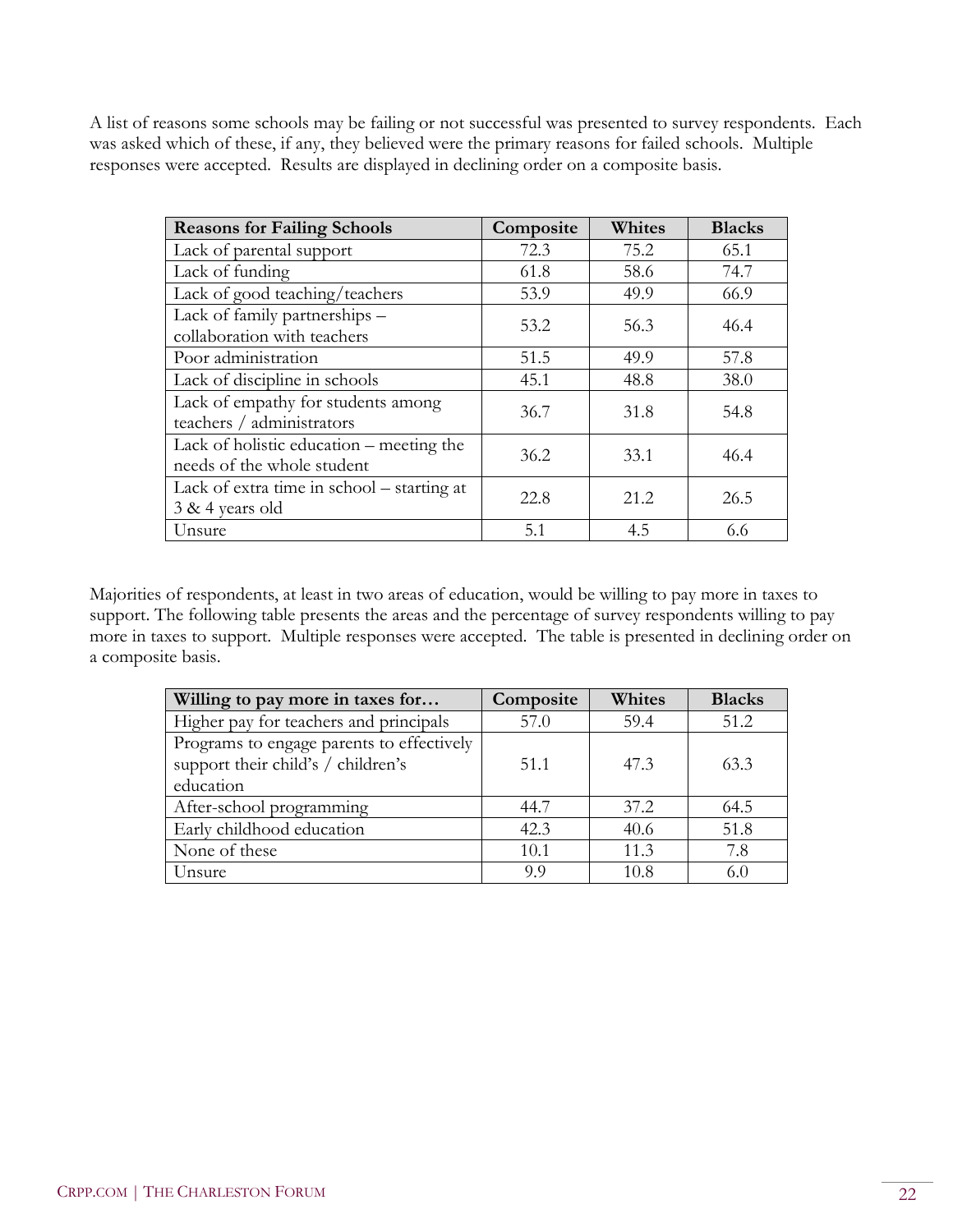#### **SYMBOLS & CLUBS**

Symbols and clubs were explored in the final survey section. Several statements related to symbols and clubs were presented to survey respondents. Each was asked if they strongly agreed, somewhat agreed, somewhat disagreed, or strongly disagreed.

The cumulative totals for those strongly and somewhat agreeing are presented in the following table. The table is displayed in declining order by frequency of mention on a composite basis.

| <b>Statements on Symbols &amp; Clubs</b>                                                                                                                   | Composite:<br>Strongly &<br>Somewhat<br>Agree | Whites:<br>Strongly &<br>Somewhat<br>Agree | <b>Blacks:</b><br>Strongly &<br>Somewhat<br>Agree |
|------------------------------------------------------------------------------------------------------------------------------------------------------------|-----------------------------------------------|--------------------------------------------|---------------------------------------------------|
| Private groups/clubs that exclude based on<br>race are, indeed, prejudiced                                                                                 | 69.2                                          | 70.5                                       | 65.7                                              |
| The confederate flag should be removed from<br>all state government property within South<br>Carolina except museums                                       | 58.0                                          | 52.4                                       | 81.3                                              |
| Over time, social and economic pressures of<br>our area will change the organizations that<br>currently exclude members of different races                 | 57.3                                          | 58.0                                       | 56.6                                              |
| In general, South Carolina communities<br>should move to remove controversial statues<br>and public displays of historical figures                         | 42.3                                          | 35.0                                       | 65.1                                              |
| Some communities in the tri-county area are<br>going too far, too fast in addressing<br>controversial statues and public displays of<br>historical figures | 41.3                                          | 46.1                                       | 24.7                                              |
| Private groups/clubs have a right to determine<br>their own membership even if that excludes<br>based on race                                              | 39.4                                          | 39.1                                       | 36.7                                              |
| Our tri-county communities are responsibly<br>and reasonably addressing the issue of<br>controversial statues and public displays of<br>historic figures   | 36.2                                          | 31.8                                       | 46.4                                              |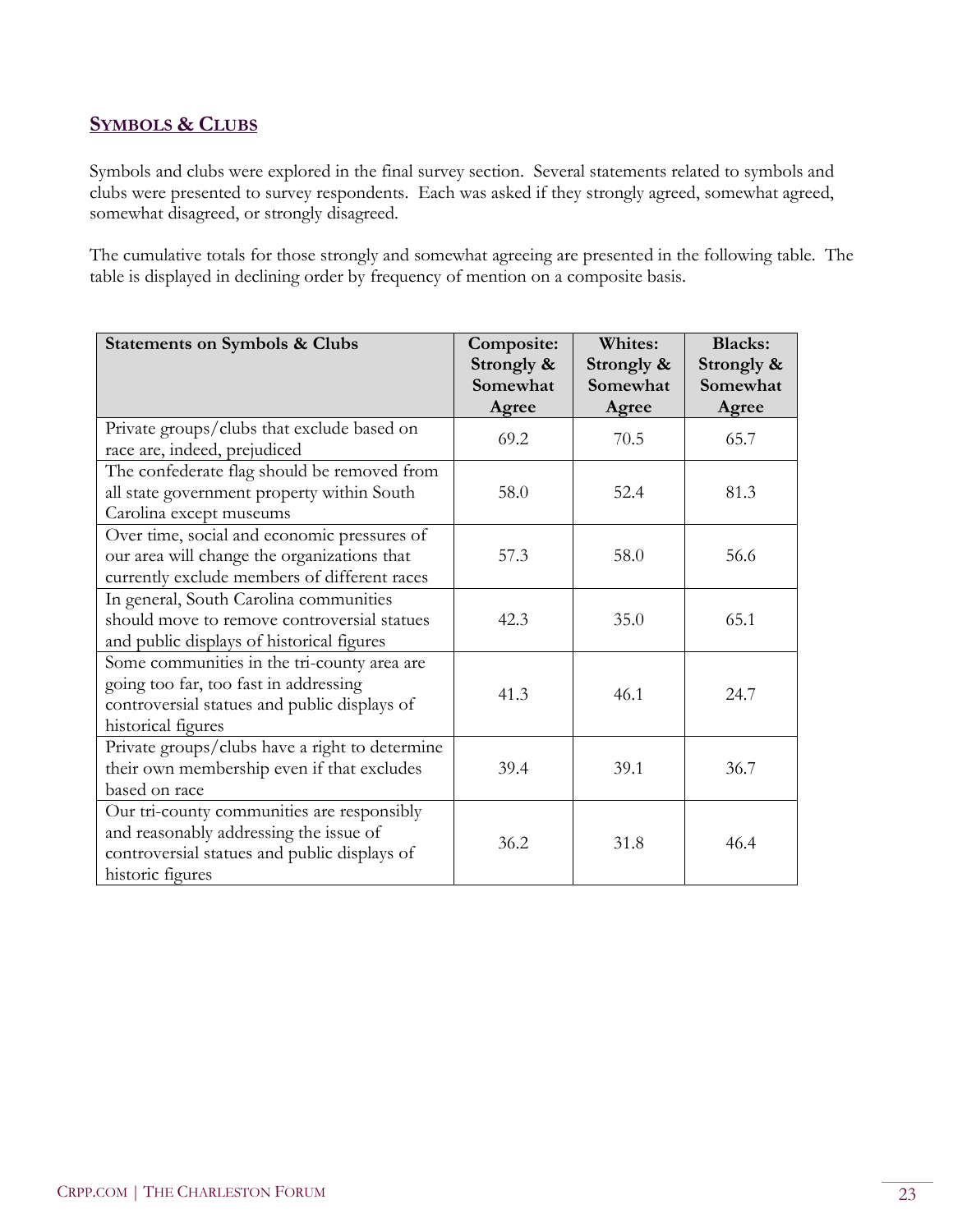## **DEMOGRAPHICS**

The following are demographics collected among survey respondents. Demographic information allows a view of survey results by various subgroups.

| <b>Party Affiliation</b>    | Composite | Whites | <b>Blacks</b> |
|-----------------------------|-----------|--------|---------------|
| Republican                  | 27.0      | 35.5   | 3.6           |
| Democrat                    | 34.2      | 26.3   | 59.0          |
| Unaffiliated or independent | 26.0      | 28.9   | 16.3          |
| Member of some other party  | 1.0       | 1.1    | 1.2           |
| Prefer not to answer        | 5.2       | 4.5    | 4.2           |
| Unsure                      |           | 3.8    | 157           |

| <b>Religious Affiliation</b>                                    | Composite | Whites | <b>Blacks</b> |
|-----------------------------------------------------------------|-----------|--------|---------------|
| Catholic                                                        | 12.5      | 13.0   | 2.4           |
| Protestant (Baptist, Lutheran, Congregational,<br>Presbyterian) | 25.4      | 28.5   | 22.9          |
| Christian (non-denominational)                                  | 25.8      | 21.9   | 38.0          |
| Greek Orthodox                                                  | 0.1       | 0.2    | 0.6           |
| Jewish                                                          | 2.3       | 3.2    |               |
| Buddhist                                                        | 0.6       | 0.6    |               |
| Muslim                                                          | 1.0       | 0.4    | 2.4           |
| Latter Day Saint / Mormon                                       | 0.1       | 0.2    |               |
| Other                                                           | 6.7       | 4.7    | 10.8          |
| No preference / no religious affiliation                        | 23.1      | 25.9   | 17.5          |
| Don't know / unsure                                             | 2.4       | 1.5    | 5.4           |

| ge                   | Composite | Whites | <b>Blacks</b> |
|----------------------|-----------|--------|---------------|
| $18 - 25$            | 19.9      | 15.1   | 30.7          |
| $26 - 35$            | 19.4      | 18.9   | 22.3          |
| $36 - 45$            | 16.6      | 15.7   | 15.1          |
| $46 - 55$            | 15.6      | 17.8   | 11.4          |
| $56 - 65$            | 13.2      | 14.4   | 11.4          |
| 66 or older          | 14.9      | 17.8   | 9.0           |
| Prefer not to answer | 0.4       | 02     |               |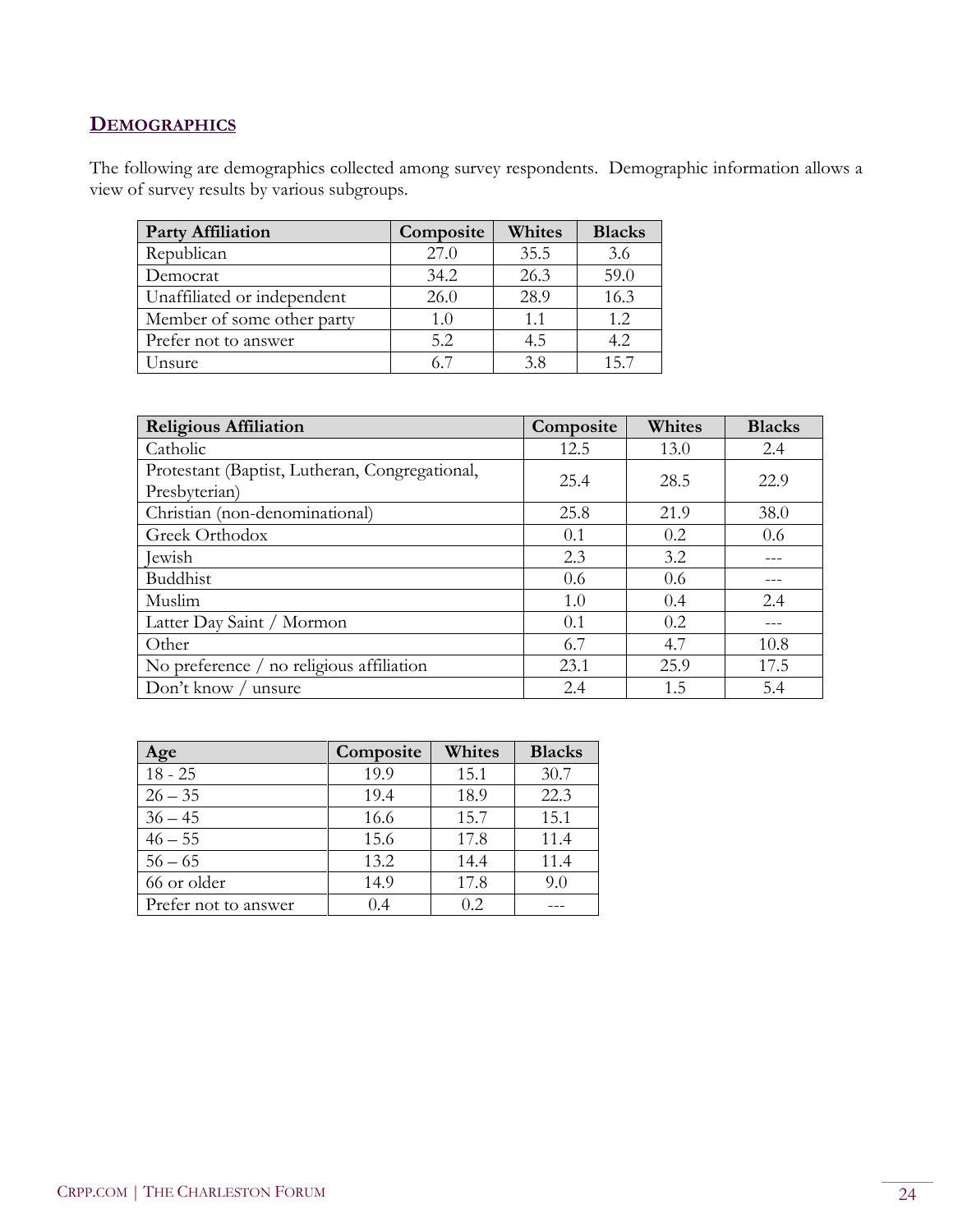| <b>Total Family Income Before Taxes</b> | Composite | Whites | <b>Blacks</b> |
|-----------------------------------------|-----------|--------|---------------|
| Under \$20,000                          | 17.6      | 11.7   | 34.3          |
| \$20,000 to less than \$30,000          | 10.4      | 10.4   | 12.0          |
| \$30,000 to less than \$40,000          | 12.5      | 11.5   | 15.7          |
| \$40,000 to less than \$50,000          | 7.0       | 5.7    | 8.4           |
| \$50,000 to less than \$60,000          | 8.4       | 9.3    | 4.8           |
| \$60,000 to less than \$75,000          | 9.2       | 11.5   | 3.0           |
| \$75,000 to less than \$100,000         | 14.2      | 15.3   | 12.0          |
| \$100,000 to less than \$200,000        | 13.0      | 15.1   | 6.6           |
| \$200,000 or more                       | 1.1       | 1.7    |               |
| Unsure                                  | 1.3       | 1.3    | 0.6           |
| Prefer not to answer                    | 5.4       | 6.6    | 2.4           |

| Have Children Under 18   Composite<br>Years Living at Home |     | Whites | <b>Blacks</b> |
|------------------------------------------------------------|-----|--------|---------------|
| Yes                                                        | 28. | 27.8   | 29.5          |

| Hispanic? | Composite | <b>Whites</b> | <b>Blacks</b> |
|-----------|-----------|---------------|---------------|
| es (      |           |               | ---           |

| Race                             | Composite | Whites | <b>Blacks</b> |
|----------------------------------|-----------|--------|---------------|
| White                            | 66.8      | 100.0  |               |
| <b>Black or African American</b> | 23.5      |        | 100.0         |
| Asian                            | 0.9       |        |               |
| Native Hawaiian or other Pacific | 0.3       |        |               |
| Islander                         |           |        |               |
| American Indian or Alaska native | 09        |        |               |
| ther                             | 10        |        |               |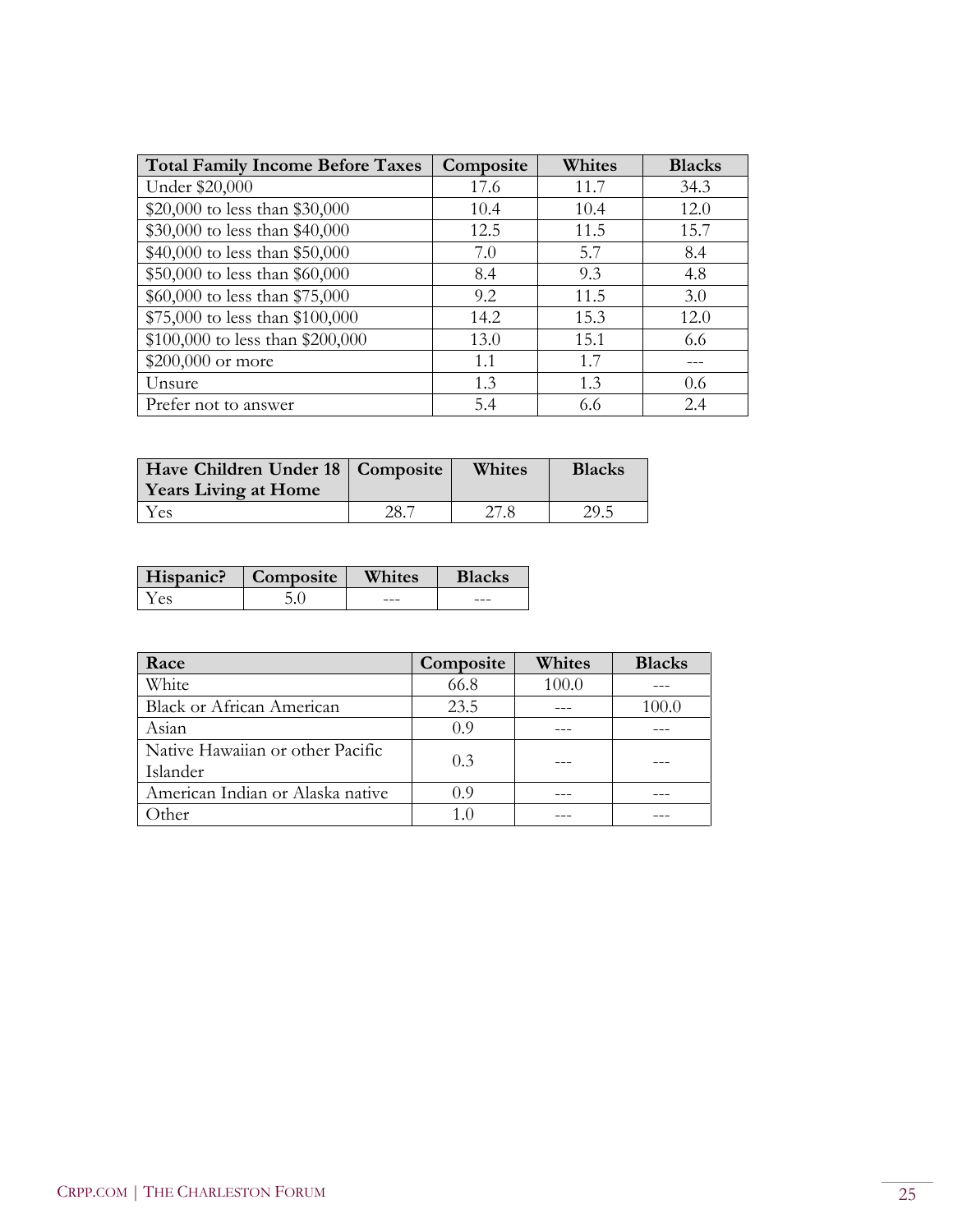| Education                           | Composite | Whites | <b>Blacks</b> |
|-------------------------------------|-----------|--------|---------------|
| Did not graduate from high school   | 4.3       | 2.3    | 9.0           |
| High school graduate or GED         | 18.9      | 14.9   | 29.5          |
| Career credential or certificate    | 4.3       | 4.5    | 3.6           |
| Associate degree                    | 10.4      | 11.5   | 7.8           |
| Some college                        | 25.0      | 24.8   | 28.9          |
| College graduate                    | 25.1      | 28.2   | 14.5          |
| Postgraduate or professional degree | 12.2      | 13.8   | 6.6           |

| Gender | Composite | Whites | <b>Blacks</b> |
|--------|-----------|--------|---------------|
| Male   |           |        | 48 S          |
| Female |           |        | 512           |
| )ther  |           |        |               |